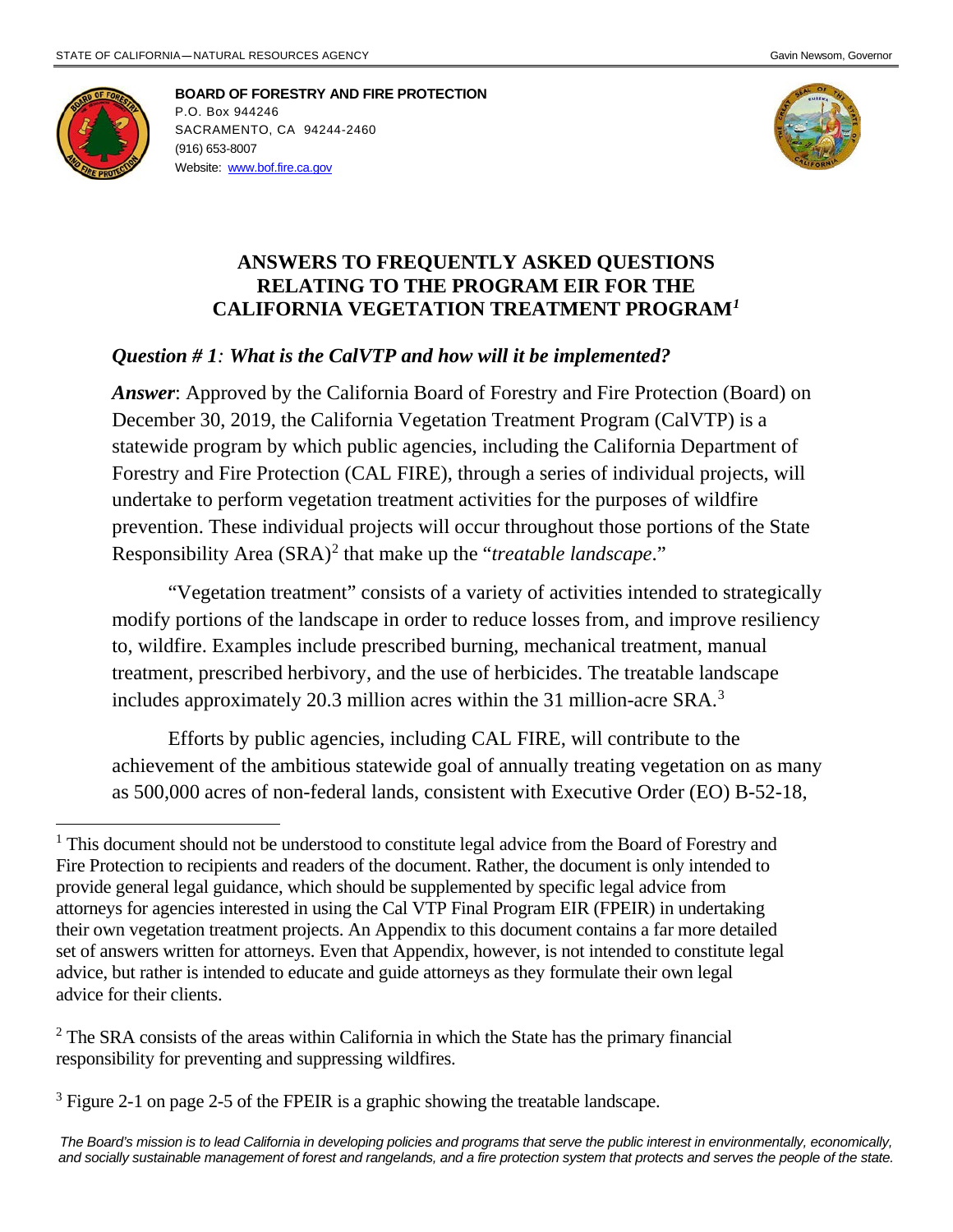signed in May 2018 by former Governor Jerry Brown. While CAL FIRE is expected to undertake a significant number of vegetation treatment activities through the CalVTP, public agencies other than CAL FIRE will also help achieve this larger statewide goal by undertaking their own individual vegetation treatment projects.

## *Question # 2: How will projects implementing the CalVTP achieve compliance with environmental review requirements?*

*Answer*: On the same date on which the Board approved the CalVTP, the Board also certified a related Final Program Environmental Impact Report (FPEIR) prepared pursuant to the California Environmental Quality Act (CEQA).[4](#page-1-0) The FPEIR can be used by public agencies undertaking vegetation treatment within the SRA treatable landscape. The FPEIR includes a long list of such agencies, which include, but are not limited to, state agencies such as the CAL FIRE, California Department of Fish and Wildlife and the California Department of Parks and Recreation, cities, counties, water and irrigation districts, conservation districts, park and open space districts, conservation agencies, community service districts, utility districts, flood control districts, water agencies, transportation authorities, cemetery districts, and airport districts.[5](#page-1-1) This list is not exclusive, however.

As a *Program EIR*, the FPEIR is intended to provide broad CEQA coverage for individual projects consistent with the analysis and mitigation strategies set forth in the document. Depending on their circumstances, the agencies undertaking such projects may be able to proceed without any additional formal environmental review beyond the FPEIR itself. These agencies may be able to rely solely on the FPEIR if they (i) complete project-specific analyses (PSAs) showing that their projects' impacts are all covered by the FPEIR and (ii) commit to carry out all of the applicable "standard project requirements" (SPRs) and mitigation requirements set forth in the FPEIR.

Even where such sole reliance on the FPEIR is not possible, agencies carrying out individual treatment projects may still be able to build on the analysis, SPRs, and mitigation found in the FPEIR in preparing their own project-specific negative declarations (NDs), mitigated negative declarations (MNDs), or EIRs. Furthermore, the proponents of other projects, such as those occurring partly within but partly outside of the SRA treatable landscape, may achieve a different kind of CEQA streamlining by

<span id="page-1-0"></span><sup>4</sup> See<https://bof.fire.ca.gov/projects-and-programs/calvtp/peir-certification/>

<span id="page-1-1"></span> $5$  See FPEIR, pp. 1-16 – 1-18.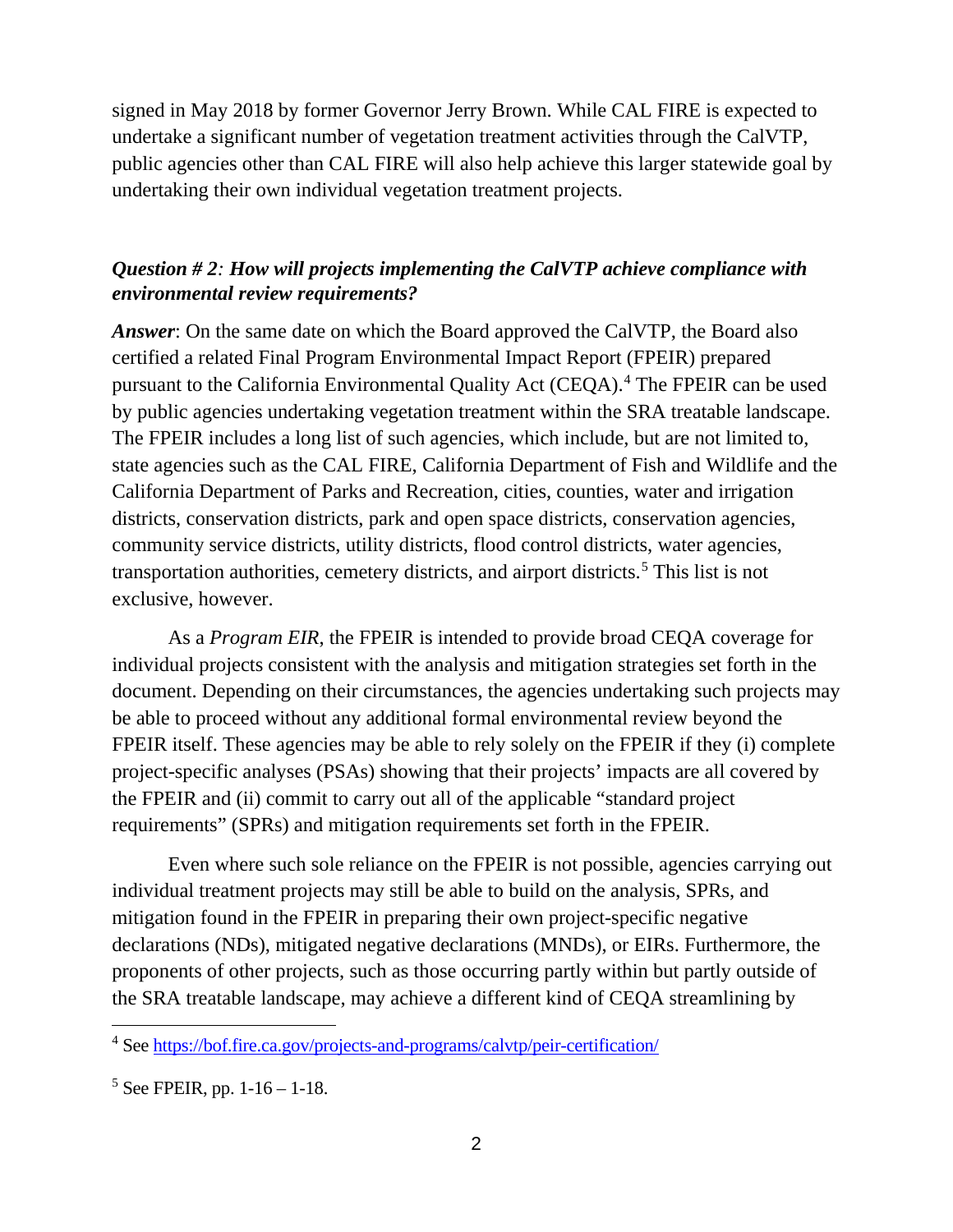incorporating by reference relevant portions of the analysis from the FPEIR into the acting agencies' own project-specific CEQA documents. Under this last set of circumstances, information from the FPEIR will assist the agencies in identifying environmental information pertinent to their independent CEQA analyses.

## *Question # 3: Does the CEQA lawsuit challenging the CalVTP preclude agencies from relying on the FPEIR to prepare PSAs or to prepare site-specific NDs, MNDs, or EIRs in reliance on the FPEIR?*

*Answer***:** The Cal VTP Program EIR is currently subject to pending CEQA litigation filed in San Diego Superior Court in early 2020 by two environmental organizations. (See California Chaparral Institute and the Endangered Habitats League v. California State Board of Forestry and Fire Protection and California Department of Forestry and Fire Protection. [San Diego County Superior Court No. 37-2020-00005203-CU-TT-CTL].) The Board took great care to ensure that the FPEIR is as legally defensible as possible by hiring an industry-leading environmental consulting firm to prepare the document and by retaining respected outside CEQA counsel to work closely with that consulting firm. The Board is therefore confident that it will ultimately prevail in the pending litigation. Even so, the Board recognizes that litigation is inherently uncertain, and that it is impossible to predict litigation outcomes with total certainty.

Importantly, the mere filing of CEQA litigation over an EIR does not render an approved project inoperative. In general, projects approved after the certification of a final EIR may proceed towards implementation despite pending litigation unless and until either a court enjoins the project or the highest court to address the merits of the litigation finds the final EIR to be legally defective. The petitioners in the above-referenced litigation have not sought any injunctive relief against the Board, which is treating the FPEIR as operative, as are local and state agencies that are currently relying upon the FPEIR for subsequent projects.

Notably, moreover, CEQA actually *requires* that agencies that could use the FPEIR to treat the document being legally adequate unless and until the highest court to review the document finds it inadequate. If the San Diego Superior Court or Court of Appeal were to impose an injunction or stay against the Board with respect to the FPEIR (which has not happened and is not anticipated), any approval by another agency of a vegetation treatment project based on the FPEIR would be only conditional, and would only spring to life if and when the FPEIR were determined to be adequate. In the absence of any such injunctive relief, agencies may approve treatment projects without any conditionality. Such approvals would be effective immediately. The agencies would be proceeding at their own risk, however, in that an ultimate determination that the FPEIR is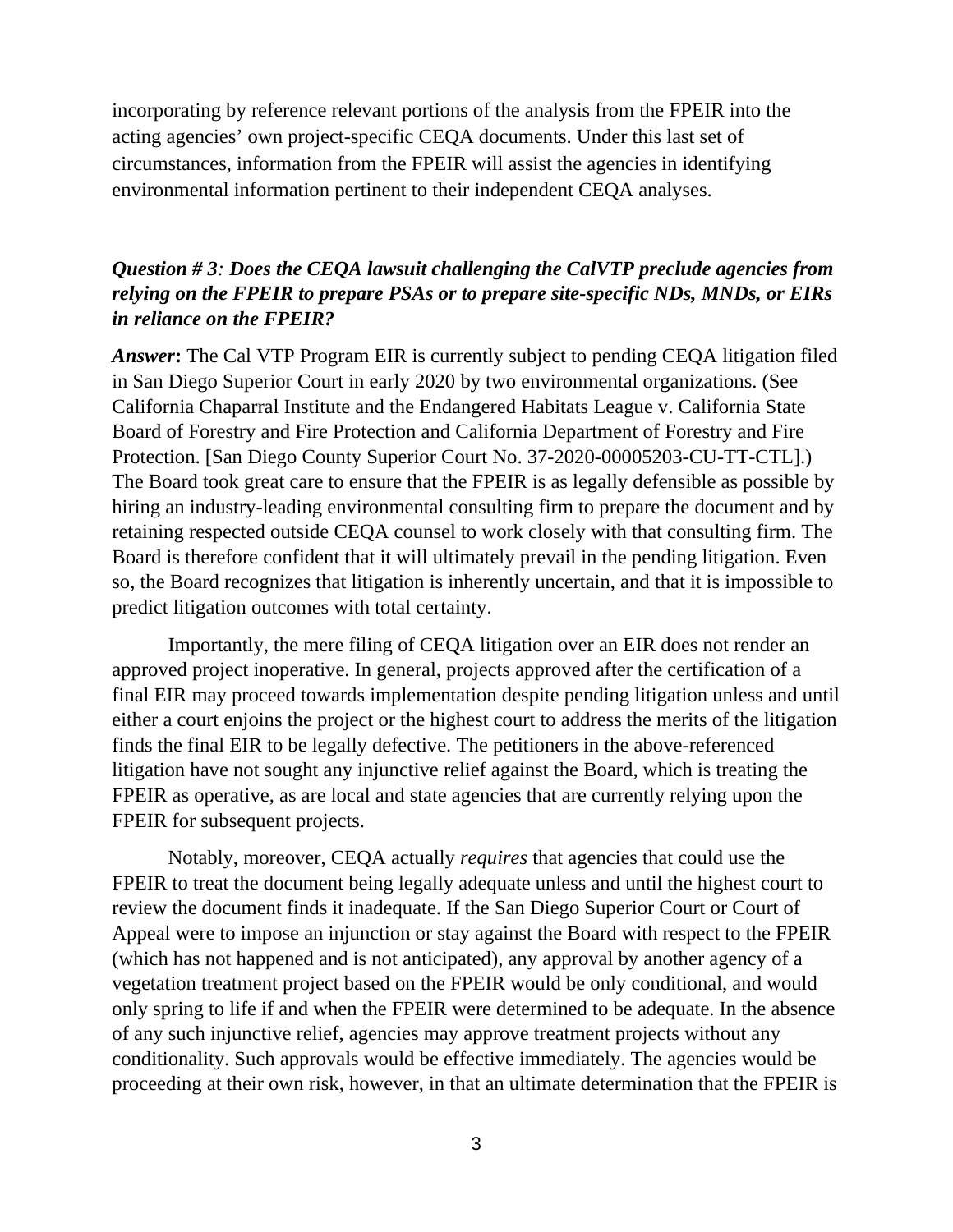inadequate could possibly create problems with the project approval. These potential problems are discussed below.

*Question # 4: What would happen to a vegetation treatment project approved based on a Project Specific Analysis based on the FPEIR if the final court to review the FPEIR ultimately concludes that the FPEIR does not comply with CEQA?*

*Question # 5: Would the individual project approval automatically be considered invalid?*

*Question # 6: What would happen if the treatment project was being implemented or had already been completed before the issuance of a final judicial determination on the FPEIR?*

*Answers to Questions # 4, 5, and 6***:** If, at the end of the pending litigation over the FPEIR, a court were to find one or more legal defects in the document, the court would have to fashion a remedy pursuant to CEQA. What that remedy would entail, however, would be a function of the nature of the problems identified with the FPEIR.

CEQA remedies can take many forms. Particularly where courts find multiple flaws in EIRs, the courts frequently order respondent agencies to set aside their decisions in whole. In such situations, all project approvals must be vacated. In other instances, though, and particularly where the flaws in an EIR are very limited, courts can allow one or more project approvals to stand while suspending other "project activities." Finally, in extraordinary circumstances, a court may exercise its inherent power to preserve the status quo and leave all project approval intact despite a court's inability to make the "severance findings" normally required by CEQA.

In short, it is impossible to predict the kind and extent of the remedy that might be imposed should the ultimate court reviewing the Board's FPEIR find that the document does not fully comply with CEQA. The range of possibilities includes (i) full invalidation of all of the Board's VTP- and CEQA-related approvals, (ii) invalidation of only a portion of the Board's EIR certification resolution combined with a prospective suspension of physical activities reliant on the FPEIR, and (iii) leaving the approvals in place under the court's inherent power to preserve the status quo in light of the overriding importance of vegetation management in the current era of catastrophic wildfires.

A key question for agencies considering vegetation treatment activities within the SRA treatable landscape is whether, in light of the uncertainty regarding any remedy that might ultimately be imposed in the pending litigation over the PFEIR, the agencies feel comfortable preparing a PSA or in otherwise directly relying on the FPEIR for some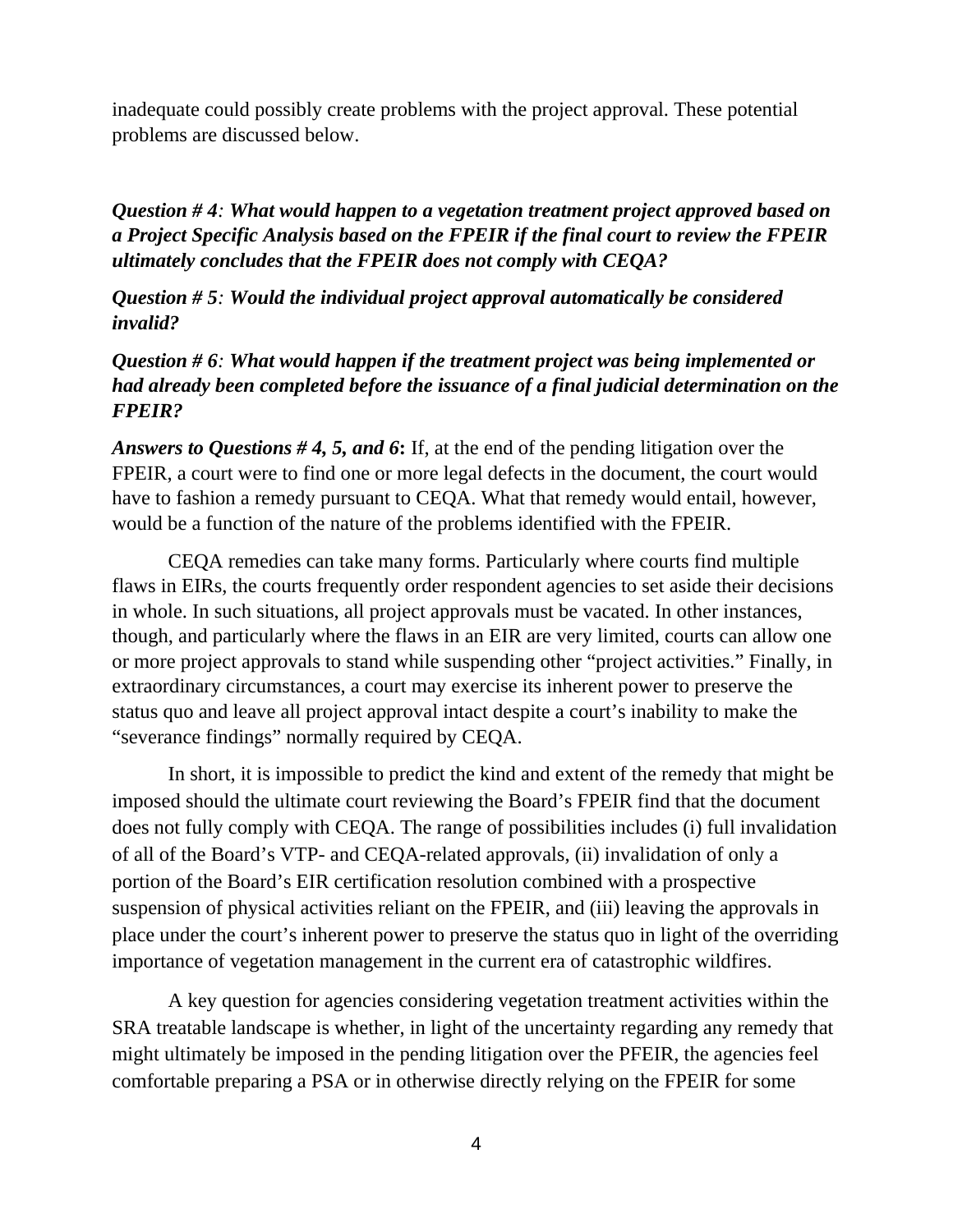impact analysis while supplementing such analysis with additional site-specific analysis in a project-specific ND, MND, or EIR.

In this context, it is important to note that no reported CEQA precedent has ever held that, where a lead agency's program EIR is held to be invalid, all subsequent approvals by other agencies based on the program EIR automatically self-destruct by operation of law. Thus, it appears that, if an agency completes a PSA, approves a vegetation project at a point in time when the FPEIR is still presumed to be legally adequate, and survives the CEQA statute of limitations without any legal challenge, the agency's project-specific approval should remain intact, even if the FPEIR is subsequently found to be deficient.

Another factor for agencies contemplating the use of the FPEIR to consider is the possibility that, after an approved vegetation treatment project is fully implemented, any legal challenge to the project may become moot. The courts have sometimes found that "a project's completion" or the "substantial completion" of a project "moots requests to set aside or rescind resolutions authorizing the project."

In light of all of the legal and factual factors discussed above, agencies contemplating vegetation treatment projects must make up their own minds regarding whether to prepare PSAs or otherwise directly rely on the FPEIR while litigation against the FPEIR remains pending. In doing so, the Board strongly suggests that such agencies consult their own legal counsel.

*Question # 7: Does the pending litigation over the FPEIR create legal risks for agencies that, instead of choosing to prepare a PSA or to directly rely on the FPEIR for some impact analyses in their project-specific NDs, MNDs, or EIRs, choose instead rely on the FPEIR only to the extent of incorporating by reference some of the information in the FPEIR?* 

# *Question # 8: If the FPEIR were to be finally adjudged to be legally inadequate, would the fact that a stand-alone ND, MND, or EIR for a treatment project incorporated FPEIR material make the stand-alone document invalid as well?*

*Answers to Questions #7 and 8*: Agencies contemplating vegetation treatment projects have the option of incorporating information from the FPEIR by reference. Indeed, the FPEIR could be a very useful background document for such agencies. Such a use of the FPEIR would be "most appropriate for … long, descriptive, or technical materials that provide general background but do not contribute directly to the analysis at hand." The FPEIR includes a huge amount of such potentially useful information. Any agency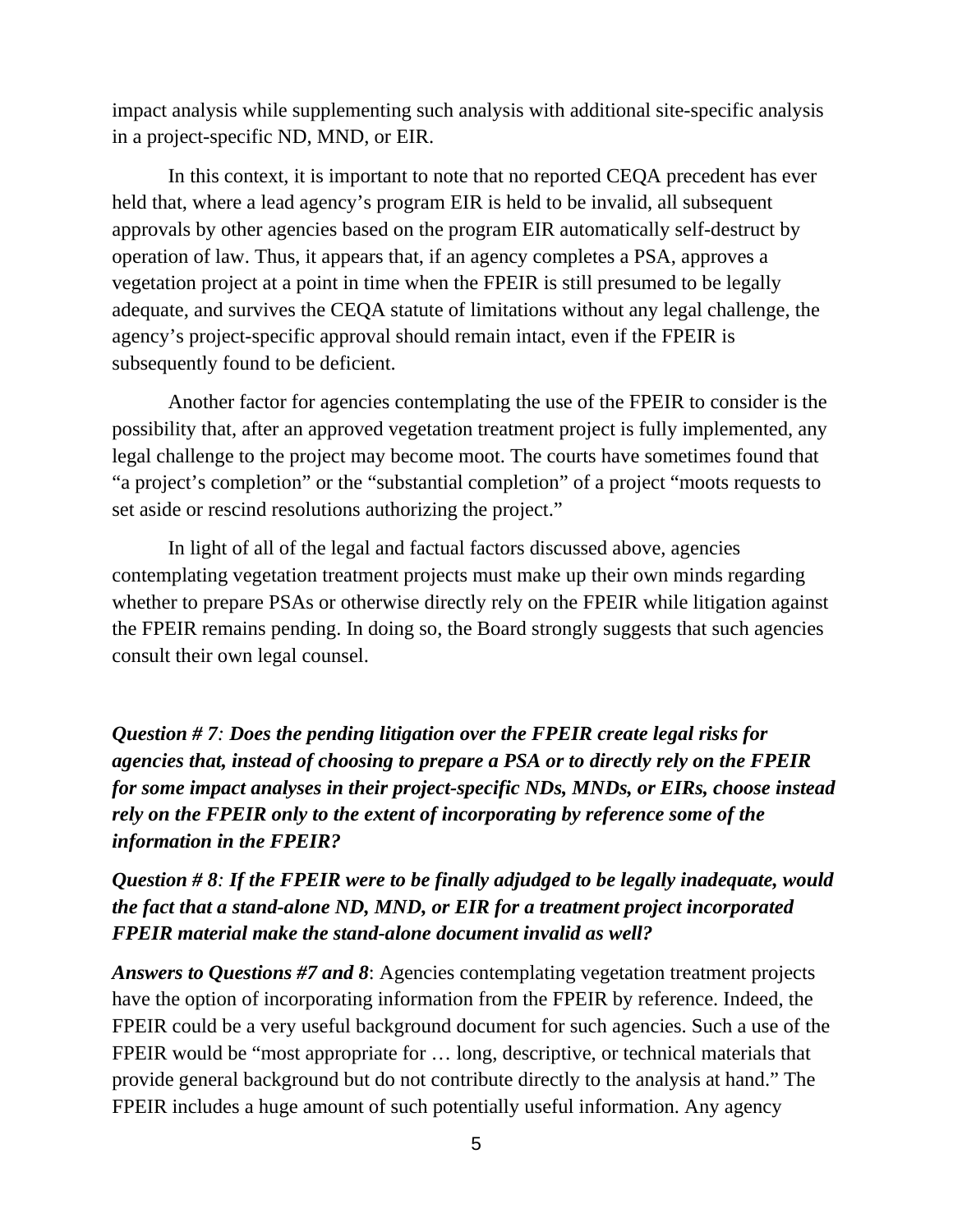choosing to incorporate such information, however, should be sure to follow the applicable rules in the CEQA Guidelines. These rules require making the FPEIR available for inspection, noting its state identification number, and explaining the incorporated material in a way that adequately summarizes the information for the reader.

In the Board's view, the use of information incorporated from the FPEIR should not subject the incorporating agency to any legal peril, despite the pending litigation over the FPEIR. Rather, the incorporated information would just constitute "substantial evidence" supporting the background technical discussions within otherwise wholly independent stand-alone NDs, MNDs, or EIRs. It is very unlikely that any successful legal challenge to the FPEIR would involve a court's denigration of the background scientific and technical information included within the FPEIR.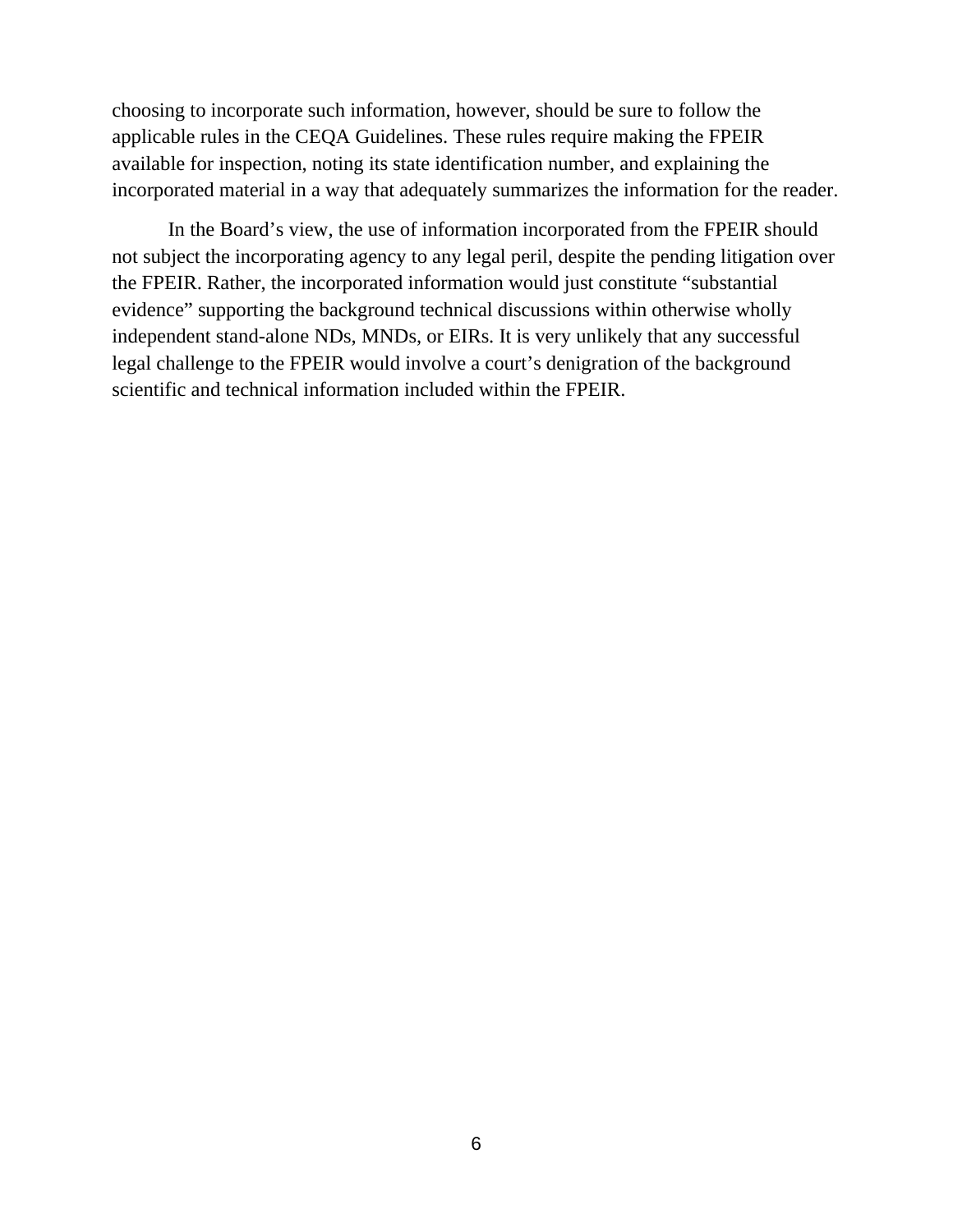### **APPENDIX: DETAILED ANSWERS TO FREQUENTLY ASKED QUESTIONS RELATING TO THE PROGRAM EIR FOR THE CALIFORNIA VEGETATION TREATMENT PROGRAM***[6](#page-6-0)*

#### *Question # 1: What is the CalVTP and how will it be implemented?*

*Answer*: Approved by the California Board of Forestry and Fire Protection (Board) on December 30, 2019, the California Vegetation Treatment Program (CalVTP) is a statewide program by which public agencies, including the California Department of Forestry and Fire Protection (CAL FIRE), through a series of individual projects, will undertake to perform vegetation treatment activities for the purposes of wildfire prevention. These individual projects will occur throughout those portions of the State Responsibility Area (SRA)<sup>[7](#page-6-1)</sup> that make up the "*treatable landscape*." Public agency efforts will contribute to the achievement of the ambitious statewide goal of annually treating vegetation on as many as 500,000 acres of non-federal lands, consistent with Executive Order (EO) B-52-18, signed in May 2018 by former Governor Jerry Brown. While CAL FIRE is expected to undertake a significant number of vegetation treatment activities through the CalVTP, public agencies other than CAL FIRE will also help achieve this larger statewide goal by undertaking their own individual vegetation treatment projects.

"Vegetation treatment" consists of a variety of activities intended to strategically modify portions of the landscape in order to reduce losses from, and improve resiliency to, wildfire. Examples include the following: (i) *prescribed burning*, including both (a) "broadcast burning" to reduce fuels or to restore fire resiliency in target fire-adapted plant communities and (b) "pile burning" of vegetative materials placed in piles after initial vegetation treatment through means other than burning; (ii) *mechanical treatment*  involving the use of motorized equipment to cut, uproot, crush/compact, or chop existing vegetation; (iii) *manual treatment* involving the use of hand tools and hand-operated power tools to cut, clear, or prune herbaceous or woody species; (iv) *prescribed* 

<span id="page-6-0"></span> $6$  Despite the numerous citations to legal authority and the length of the legal analysis found herein, this document should not be understood to constitute legal advice from the Board of Forestry and Fire Protection to recipients and readers of the document. Rather, though written for attorneys, this Appendix is only intended to assist recipient attorneys as they formulate their own legal advice for their clients.

<span id="page-6-1"></span><sup>&</sup>lt;sup>7</sup> The SRA consists of the areas within California in which the State has the primary financial responsibility for preventing and suppressing wildfires.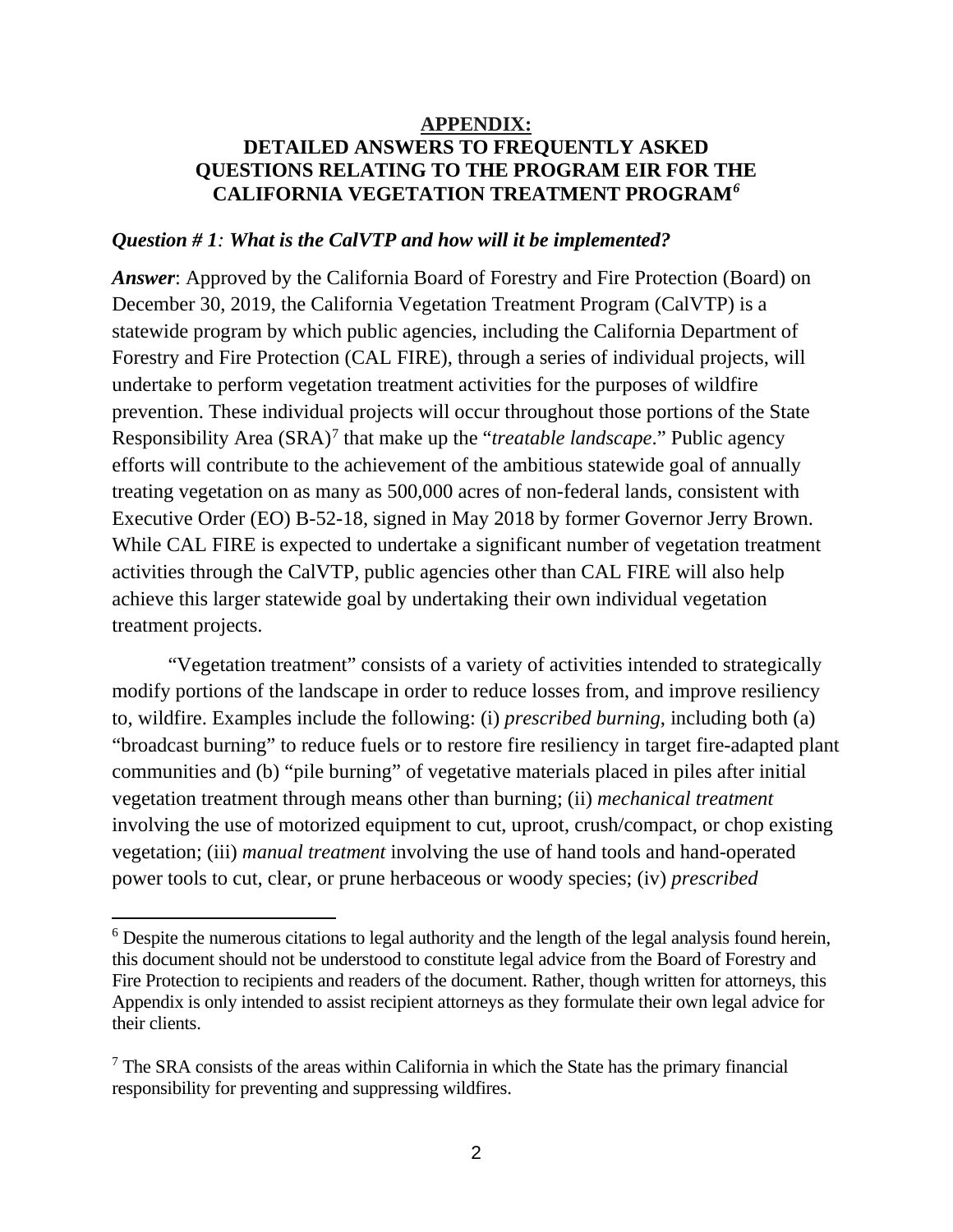*herbivory* involving the use of domestic livestock to reduce target plant populations; and (v) the application of *herbicides* designed to inhibit growth of target plant species.

## *Question # 2: How will projects implementing the CalVTP achieve compliance with environmental review requirements?*

*Answer*: On the same date on which the Board approved the CalVTP, the Board also certified a related Final Program Environmental Impact Report (FPEIR).<sup>8</sup> Prepared pursuant to the California Environmental Quality Act (CEQA),<sup>[9](#page-7-1)</sup> the FPEIR comprehensively addresses the anticipated environmental effects of vegetation treatment activities that might be conducted anywhere within the SRA "treatable landscape." This treatable landscape includes approximately 20.3 million acres within the 31 million-acre SRA.[10](#page-7-2) The FPEIR can be used by public agencies undertaking vegetation treatment within the SRA treatable landscape.

Because of the pressing statewide need to undertake vegetation treatment rapidly in the face of an ongoing and worsening wildfires driven by climate change and other factors, the Board, acting as a CEQA lead agency,<sup>[11](#page-7-3)</sup> prepared the FPEIR with the goal of providing streamlined CEQA review for public agencies considering vegetation treatment activities within the treatable landscape. Such other agencies include, but are not limited to, state agencies such as CAL FIRE, the California Department of Fish and Wildlife and the California Department of Parks and Recreation, cities, counties, water and irrigation districts, conservation districts, park and open space districts, conservation agencies, community service districts, utility districts, flood control districts, water agencies, transportation authorities, cemetery districts, and airport districts. The FPEIR includes a long list of such "responsible agencies"<sup>[12](#page-7-4)</sup> that could use the document in order to

<span id="page-7-2"></span> $10$  Figure 2-1 on page 2-5 of the FPEIR is a graphic showing the treatable landscape.

<span id="page-7-3"></span> $11$  "'Lead agency' means the public agency which has the principal responsibility for carrying out or approving a project which may have a significant effect upon the environment." (Pub. Resources Code, § 21067.)

<span id="page-7-4"></span><sup>12</sup> "Responsible agency" means a public agency, other than the lead agency, which has responsibility for carrying out or approving a project." (Pub. Resources Code, § 21069.)

<span id="page-7-0"></span> $\overline{a}$ <sup>8</sup> See<https://bof.fire.ca.gov/projects-and-programs/calvtp/peir-certification/>

<span id="page-7-1"></span><sup>&</sup>lt;sup>9</sup> See Pub. Resources Code, § 21000 et seq.; see also Cal. Code Regs., tit. 14, § 15000 et seq. (CEQA Guidelines).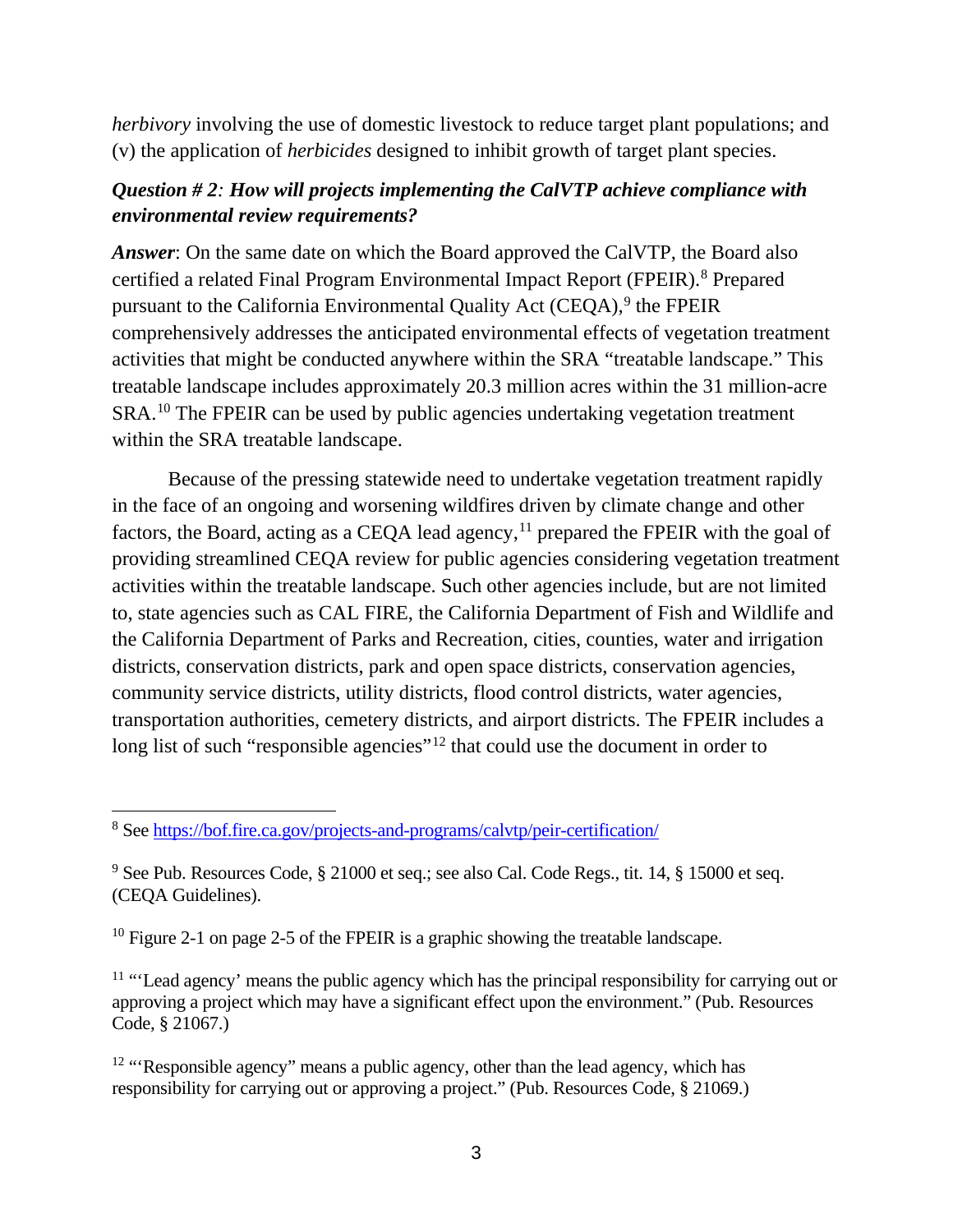implement treatment projects consistent with the CalVTP.<sup>[13](#page-8-0)</sup> This list is not exclusive, however. Given the size and breadth of California and the hundreds of agencies around the State, the Board could not, as a practical matter, identify each and every agency that owned or controlled property within the treatable landscape.

As a *Program EIR*,<sup>[14](#page-8-1)</sup> the FPEIR is intended to provide broad CEQA coverage for individual projects consistent with the analysis and mitigation strategies set forth in the document. Depending on their circumstances, the agencies undertaking such projects may be able to proceed without any additional formal environmental review beyond the FPEIR itself. These agencies may be able to rely solely on the FPEIR if they (i) complete project-specific analyses (PSAs) showing that their projects' impacts are all covered by the FPEIR and (ii) commit to carry out all of the applicable "standard project requirements" (SPRs) and mitigation requirements set forth in the FPEIR. Even where such sole reliance on the FPEIR is not possible, agencies carrying out individual treatment projects may still be able to build on the analysis, SPRs, and mitigation found in the FPEIR in preparing their own project-specific negative declarations (NDs),<sup>[15](#page-8-2)</sup> mitigated negative declarations  $(MNDs)$ , <sup>16</sup> or EIRs. Furthermore, the proponents of other projects, such as those occurring partly within but partly outside of the SRA treatable landscape, may achieve a different kind of CEQA streamlining by incorporating by reference relevant portions of the analysis from the FPEIR into the acting agencies' own project-specific CEQA documents.[17](#page-8-4) Under this last set of circumstances, information from the FPEIR will assist the agencies in identifying environmental information

<span id="page-8-2"></span><sup>15</sup> "Negative declaration' means a written statement briefly describing the reasons that a proposed project will not have a significant effect on the environment and does not require the preparation of an environmental impact report." (Pub. Resources Code, § 21064.)

<span id="page-8-3"></span><sup>16</sup> "Mitigated negative declaration' means a negative declaration prepared for a project when the initial study has identified potentially significant effects on the environment, but (1) revisions in the project plans or proposals made by, or agreed to by, the applicant before the proposed negative declaration and initial study are released for public review would avoid the effects or mitigate the effects to a point where clearly no significant effect on the environment would occur, and (2) there is no substantial evidence in light of the whole record before the public agency that the project, as revised, may have a significant effect on the environment." (Pub. Resources Code, § 21064.5)

<span id="page-8-4"></span><sup>17</sup> See CEOA Guidelines, § 15150.

<span id="page-8-0"></span> $\overline{a}$  $13$  See FPEIR, pp. 1-16 – 1-18.

<span id="page-8-1"></span><sup>&</sup>lt;sup>14</sup> See CEQA Guidelines, § 15168.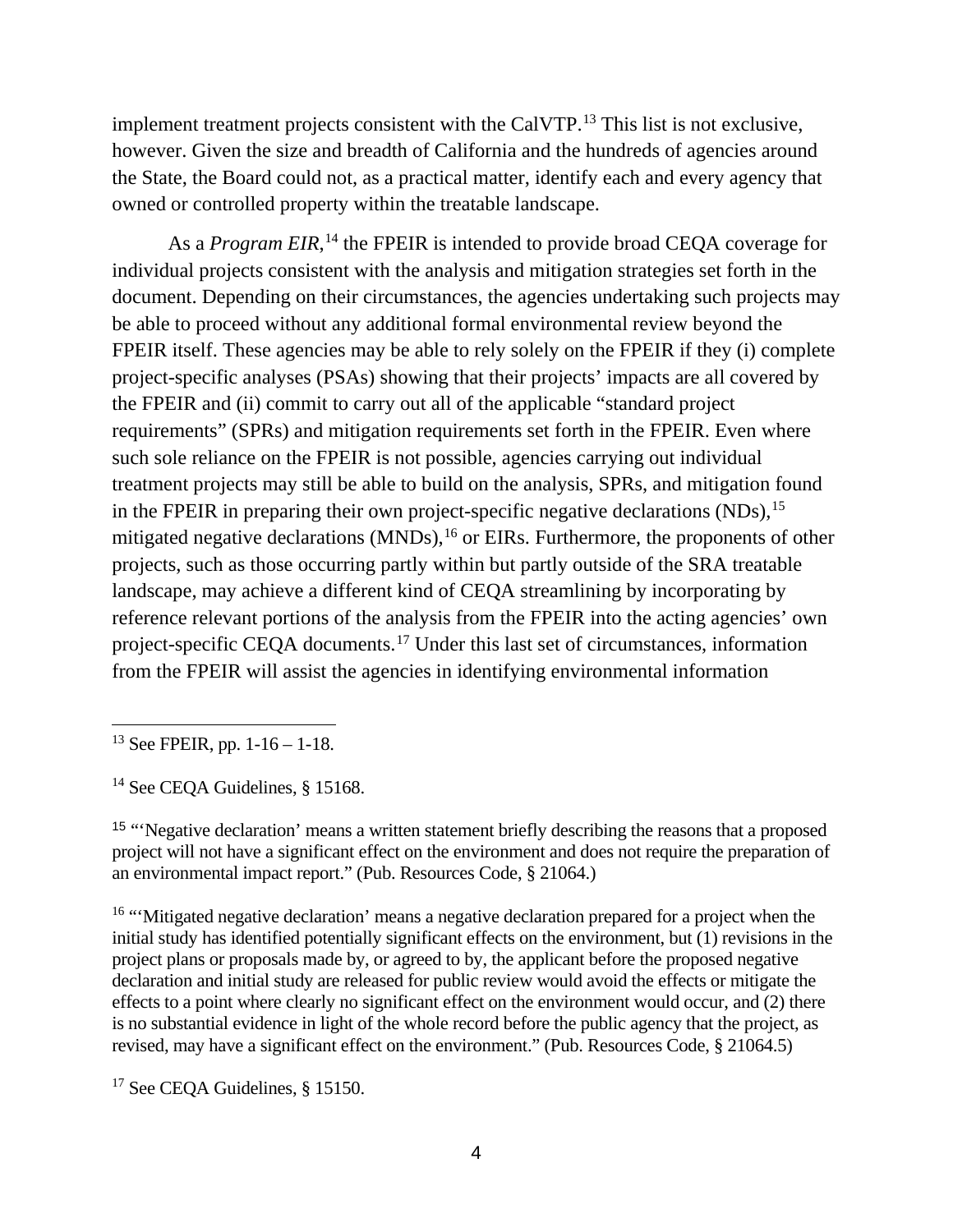pertinent to their independent CEQA analyses. More details on all of these options are provided immediately below.

Appendix PD-3 of the FPEIR is a template and checklist for the preparation of PSAs that agencies conducting vegetation treatment projects within the SRA treatable landscape can use to determine whether their proposals are "*within the scope*" of the overall program addressed in the FPEIR. Such a determination is authorized by the CEQA Guidelines under appropriate circumstances. "Whether a later activity is within the scope of a program EIR is a factual question that the lead agency determines based on substantial evidence in the record. Factors that an agency may consider in making that determination include, but are not limited to, consistency of the later activity with the type of allowable land use, overall planned density and building intensity, geographic area analyzed for environmental impacts, and covered infrastructure, as described in the program EIR."[18](#page-9-0)

Where an agency pursuing a vegetation treatment project within the SRA treatable landscape is able, through the preparation of a PSA, to determine that the analysis, mitigation measures, and SPRs within the FPEIR adequately address the environmental effects of the proposed project, "the agency can approve the activity as being within the scope of the project covered by the program EIR, and no new environmental document would be required."<sup>[19](#page-9-1)</sup> Notably, the courts have upheld the preparation and use of program EIRs for precisely this purpose: to allow for implementation of individual projects within the program without the need for additional site-specific CEQA documents such as NDs, MNDs, or EIRs.<sup>[20](#page-9-2)</sup>

Where the proponent of an individual project within the treatable landscape cannot make a "within the scope finding," the proponent's individual CEQA document can use the FPEIR to focus the new analysis "to permit discussion solely of new effects which had not been considered before."<sup>[21](#page-9-3)</sup> Where any new impacts would clearly be less than

<span id="page-9-0"></span> $\overline{a}$  $18$  CEQA Guidelines, § 15168, subd. (c)(2).

<span id="page-9-1"></span><sup>19</sup> *Ibid*.

<span id="page-9-2"></span><sup>20</sup> See, e.g., *Center for Biological Diversity v. Department of Fish & Wildlife* (2015) 234 Cal.App.4th 214, 234-240 (court upholds program EIR for fish stocking and fish hatchery programs: "[g]iven the nature and statewide scope of the project and the consistency of its impacts across the state, the analysis is adequate to serve as a program EIR that also operates as a project  $EIR$ ").

<span id="page-9-3"></span><sup>&</sup>lt;sup>21</sup> CEQA Guidelines, § 15168, subd. (d)(3).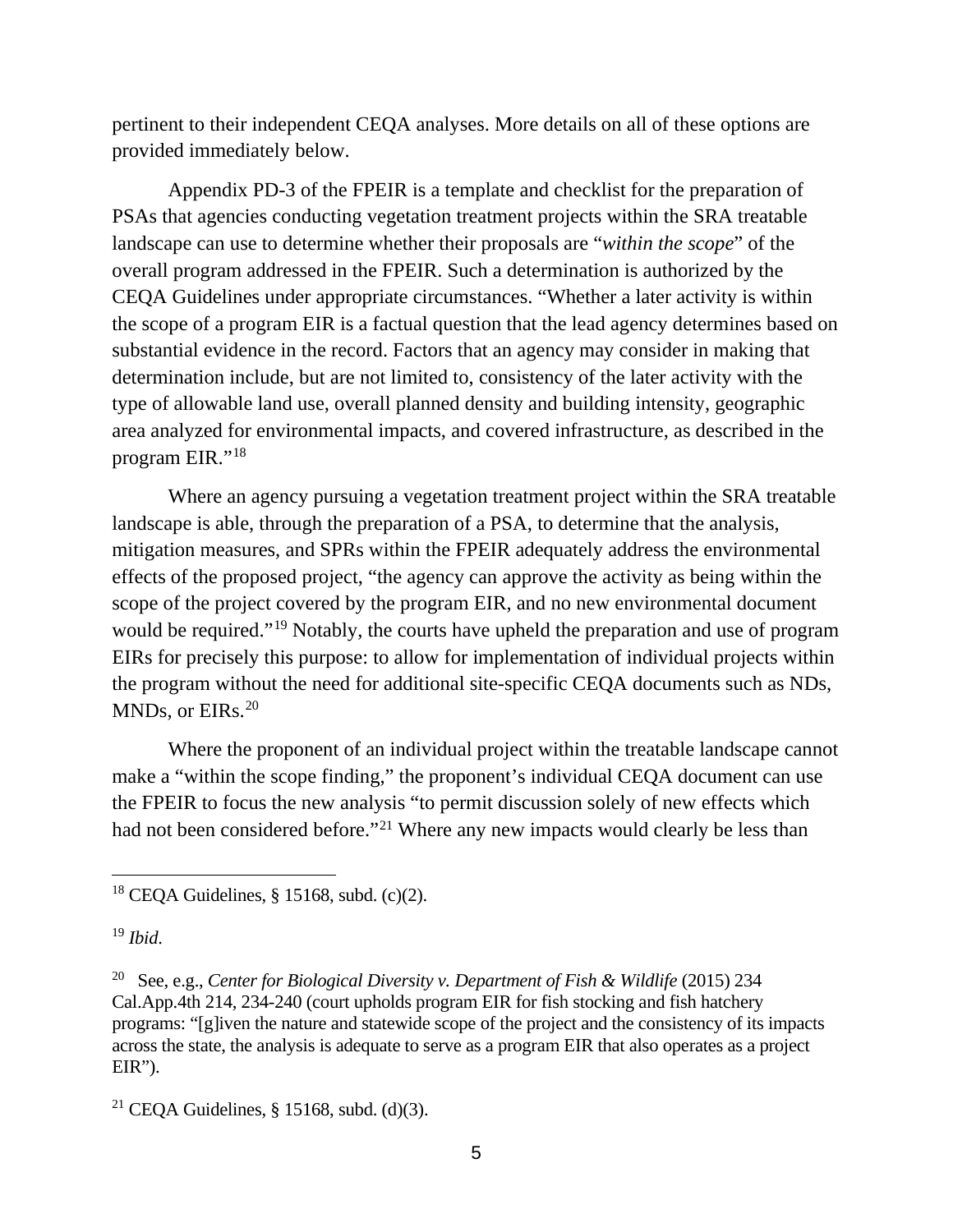significant even without mitigation, an ND would be appropriate. Where a proposal would involve new potentially significant effects or a substantial increase in the severity of a significant effect identified in the FPEIR, an MND would be available if mitigation measures accepted by the proponent would clearly mitigate such impacts to less than significant levels. If a new or substantially more severe significant effect could not be clearly mitigated to less than significant, an EIR would be prepared that would focus on the new or substantially more severe significant impact(s).

# *Question # 3: Does the CEQA lawsuit challenging the CalVTP preclude agencies from relying on the FPEIR to prepare PSAs or to prepare site-specific NDs, MNDs, or EIRs in reliance on the FPEIR?*

*Answer***:** The Cal VTP Program EIR is currently subject to pending CEQA litigation filed in San Diego Superior Court in early 2020 by two environmental organizations. (See California Chaparral Institute and the Endangered Habitats League v. California State Board of Forestry and Fire Protection and California Department of Forestry and Fire Protection. [San Diego County Superior Court No. 37-2020-00005203-CU-TT-CTL].) The Board took great care to ensure that the FPEIR is as legally defensible as possible by hiring an industry-leading environmental consulting firm to prepare the document and by retaining respected outside CEQA counsel to work closely with that consulting firm. The Board is therefore confident that it will ultimately prevail in the pending litigation. Even so, the Board recognizes that litigation is inherently uncertain, and that it is impossible to predict litigation outcomes with total certainty. The Board therefore brings to the attention of agencies considering vegetation treatment projects the statutory provisions and legal principles discussed below.

The mere filing of CEQA litigation over an EIR does not render an approved project inoperative. In general, projects approved after the certification of a final EIR may proceed towards implementation despite pending litigation unless and until either a court enjoins the project or the highest court to address the merits of the litigation finds the final EIR to be legally defective. The petitioners in the above-referenced litigation have not sought any injunctive relief against the Board, which is treating the FPEIR as operative, as are local and state agencies that are currently relying upon the FPEIR for subsequent projects.

Notably, CEQA includes a specific statute instructing responsible agencies to treat EIRs and negative declarations as legally adequate even while such documents are subject to pending legal challenges against lead agencies. As summarized in the CEQA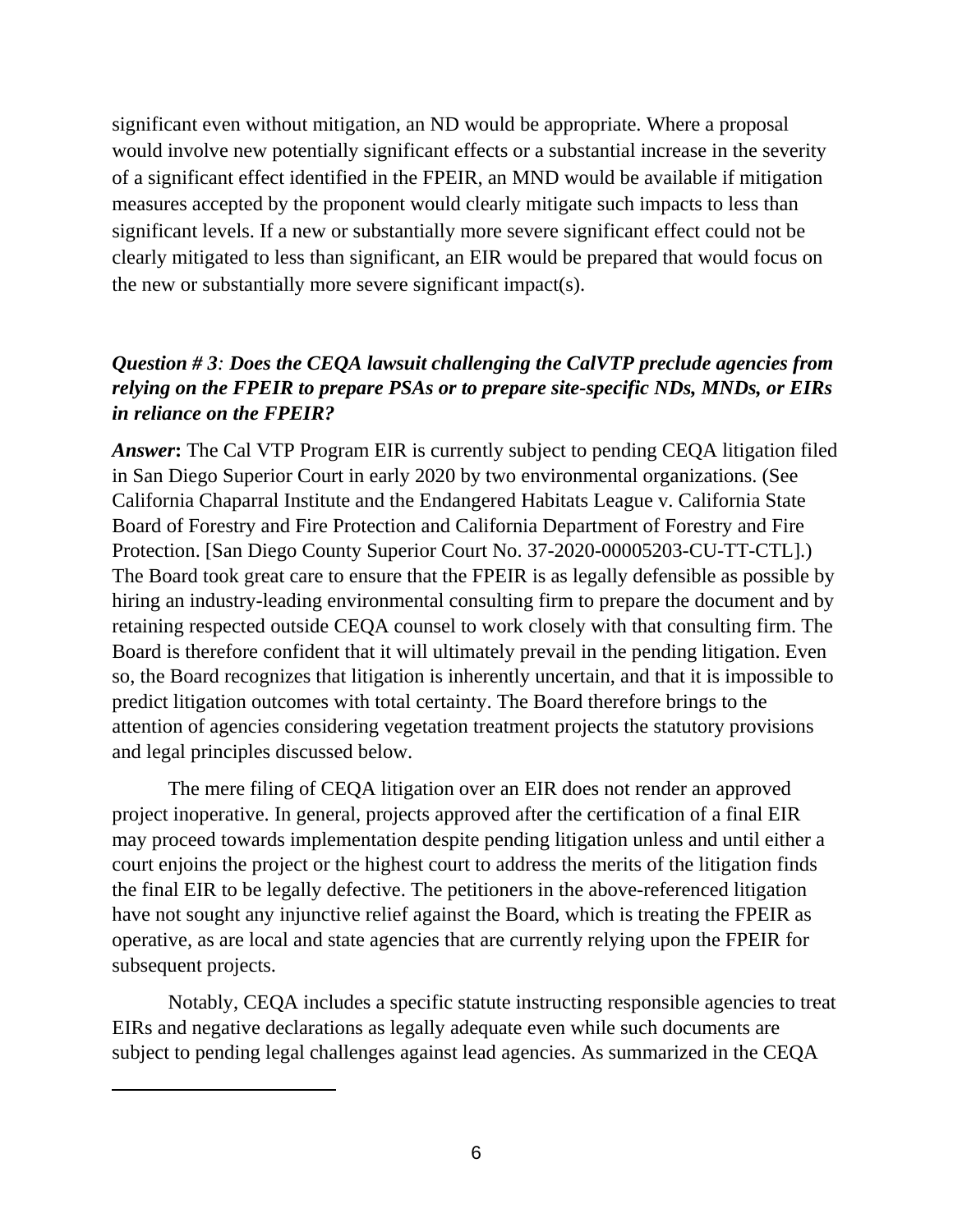Guidelines, the operative CEQA statute<sup>[22](#page-11-0)</sup> provides that "[a] final EIR prepared by a Lead Agency *… shall be conclusively presumed to comply with CEQA* for purposes of use by Responsible Agencies … unless one of the following conditions occurs: (a) The EIR … is finally adjudged in a legal proceeding not to comply with the requirements of CEQA, or (b) A subsequent EIR is made necessary by Section 15162 of these Guidelines." [23](#page-11-1) In this context, "finally adjudged" means adjudged by the last court to consider the EIR, which would normally be either a California Court of Appeal or the California Supreme Court. Sometimes, of course, a superior court might issue a judgment requiring an agency to set aside its EIR without the agency appealing. Under this scenario, the superior court judgment would be the last word on the subject.

The operative CEQA statute addresses two different scenarios: one in which no injunctive relief is imposed on the lead agency; and another in which an injunction or stay has been imposed. In the first situation, the responsible agency *shall* treat the EIR as being legally adequate and shall take action on the project (i.e., approve or deny it) subject to any statutory timetable.<sup>[24](#page-11-2)</sup> The recipient of the approval may then proceed at its own risk pending completion of the CEQA litigation against the lead agency.<sup>[25](#page-11-3)</sup> Under the second situation, the responsible agency shall also assume that the lead agency's EIR complies with CEQA, but may only issue a "conditional approval" that will not take legal effect unless and until there is a final judicial determination that the EIR is adequate.<sup>[26](#page-11-4)</sup>

In short, the pendency of CEQA litigation over the Cal VTP FPEIR does not preclude either the Board or other public agencies from relying on the document. Indeed, CEQA actually *requires* that such agencies treat the FPEIR as being legally adequate unless and until the highest court to review the document finds it inadequate. If the San

<span id="page-11-2"></span><sup>24</sup> The statute specifically references the Permit Streamlining Act (PSA) (Gov. Code,  $\S$  65950 et seq.), which requires that certain kinds of private development projects be considered within particular time frames. (See *Landi v. County of Monterey* (1983) 139 Cal.App.3d 934, 935-937 [the PSA applies only to projects requiring quasi-adjudicatory approvals from agencies, and not to projects requiring quasi-legislative approvals].) Case law is clear, though, that the requirement that responsible agencies treat lead agencies' EIRs as adequate despite pending CEQA litigation applies generally to all CEQA projects and not just to "development projects" subject to the PSA. (*City of Redding v. Shasta County Local Agency Formation Com.* (1989) 209 Cal.App.3d 1169, 1178- 1179.)

<span id="page-11-3"></span><sup>25</sup> Pub. Resources Code,  $\S$  21167.3, subd. (b).

<span id="page-11-4"></span><sup>26</sup> *Id*., subd. (a).

<span id="page-11-0"></span> $22$  Pub. Resources Code,  $\S$  21167.3.

<span id="page-11-1"></span><sup>23</sup> CEQA Guidelines, § 15231 (italics added).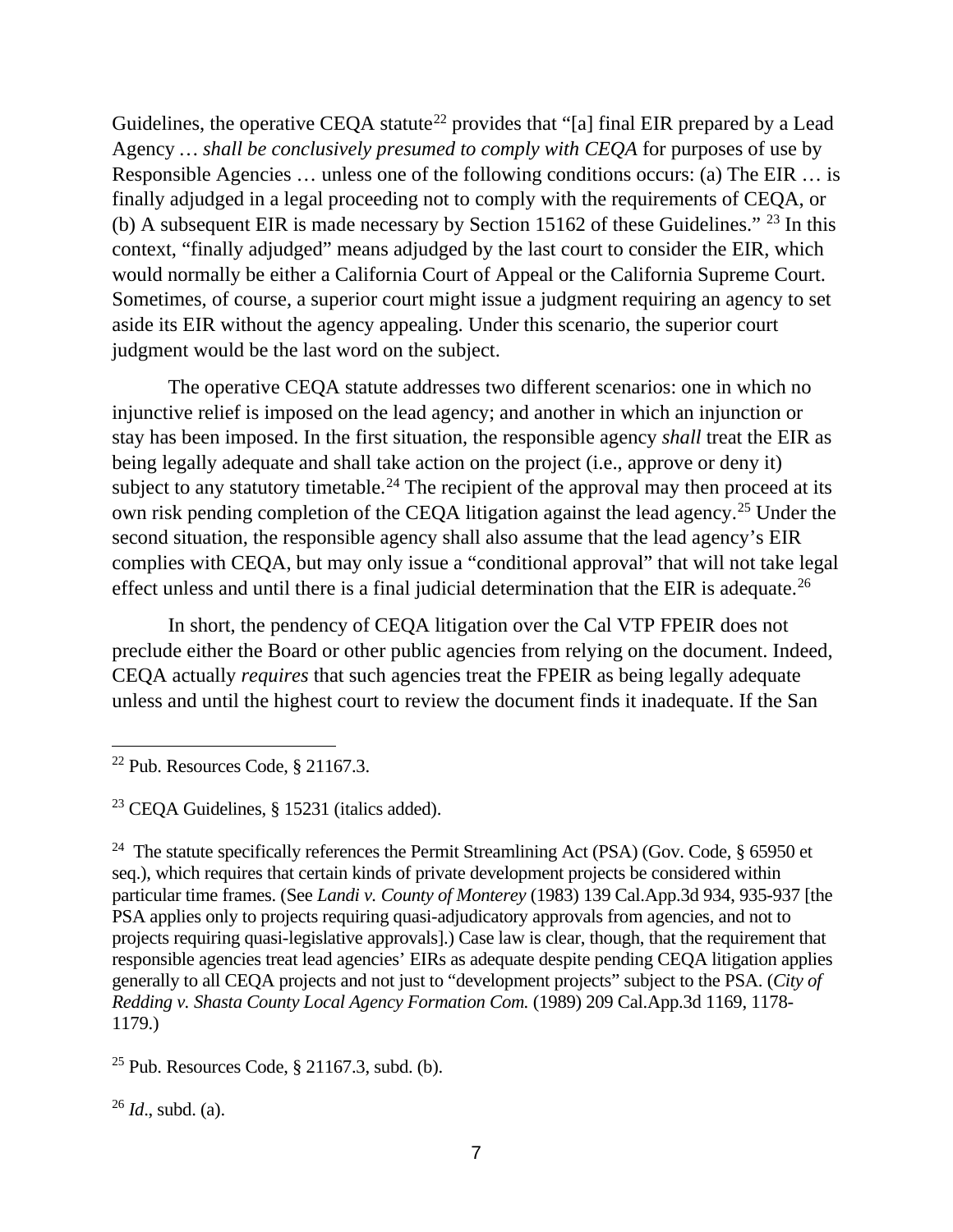Diego Superior Court or Court of Appeal were to impose an injunction or stay against the Board with respect to the FPEIR (which has not happened and is not anticipated), any approval by another agency of a vegetation treatment project based on the FPEIR would be only conditional, and would only spring to life if and when the FPEIR were determined to be adequate. In the absence of any such injunctive relief, agencies may approve treatment projects without any conditionality. Such approvals would be effective immediately. The agencies would be proceeding at their own risk, however, in that an ultimate determination that the FPEIR is inadequate could possibly create problems with the project approval. These potential problems are discussed below.

*Question # 4: What would happen to a vegetation treatment project approved based on a Project Specific Analysis based on the FPEIR if the final court to review the FPEIR ultimately concludes that the FPEIR does not comply with CEQA?* 

*Question # 5: Would the individual project approval automatically be considered invalid?*

# *Question # 6: What would happen if the treatment project was being implemented or had already been completed before the issuance of a final judicial determination on the FPEIR?*

*Answers to Questions # 4, 5 and 6***:** If, at the end of the pending litigation over the FPEIR, a court were to find one or more legal defects in the document, the court would have to fashion a remedy pursuant to CEQA. What that remedy would entail, however, would be a function of the nature of the problems identified with the FPEIR. Many different scenarios are possible.

Under CEQA, "[t]he mechanism through which the remedy or remedies are implemented is a peremptory writ of mandate."[27](#page-12-0) Through such a writ, a court may order a respondent agency to do one or more of the following: "(1) to void, *in whole or in part*, a determination, finding or decision, (2) to 'suspend any or all specific project activity or activities' if certain conditions exist, or (3) to take specific action necessary to bring the determination, finding or decision tainted by the CEQA violation into compliance with CEQA."[28](#page-12-1) Importantly, the court writ and order "shall include *only* those mandates which are necessary to achieve compliance with [CEQA] and only those specific project

<span id="page-12-0"></span><sup>27</sup> *POET, LLC v. State Air Resources Bd.* (2013) 218 Cal.App.4th 681, 756 (*POET I*).

<span id="page-12-1"></span><sup>28</sup> *Id*. at p. 757 (italics added). See also *Preserve Wild Santee v. City of Santee* (2012) 210 Cal.App.4th 260, 288 (*Preserve Wild Santee*).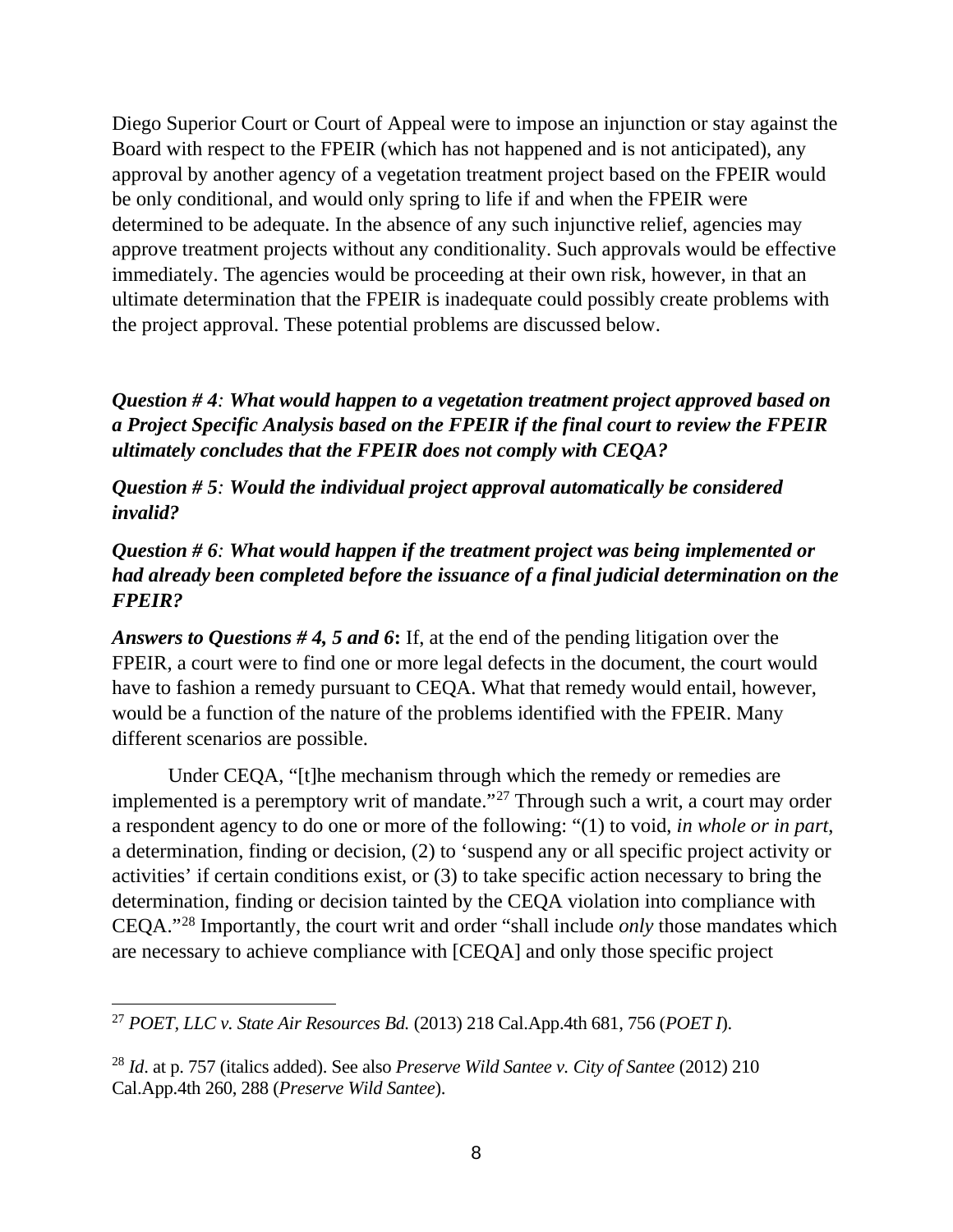activities in noncompliance with [CEQA]." [29](#page-13-0) "Thus, if the court finds that it will not prejudice full compliance with CEQA to leave some projects approvals in place, it *must* leave them unaffected."[30](#page-13-1)

A court, however, must make certain findings – so-called "severance findings" – before it can invalidate one or more "project activities" (e.g., project approvals) while leaving one or more other project activities in place. "Severance and a limited order are appropriate when the 'court finds that (1) the portion or specific project activity or activities are severable, (2) severance will not prejudice complete and full compliance with [CEQA], and (3) the court has not found the remainder of the project to be in noncompliance with [CEQA].""[31](#page-13-2)

Where these findings can be made, CEQA "'expressly authorize<sup>[s]</sup> the court to fashion a remedy that permits some part of the project to go forward while an agency seeks to remedy its CEQA violations. In other words, the issuance of a writ need not always halt all work on a project.'"[32](#page-13-3)

As the preceding discussion makes clear, CEQA remedies can take many forms. Particularly where courts find multiple flaws in EIRs, the courts frequently order respondent agencies to set aside their decisions in whole.<sup>[33](#page-13-4)</sup> In such situations, all project approvals must be vacated. In other instances, though, and particularly where the flaws in an EIR are very limited, courts can allow one or more project approvals to stand while suspending other "project activities." For example, in a major CEQA precedent on remedies issued in 2017, the Court of Appeal upheld a peremptory writ of mandate in which, after the California Supreme Court had found problems with an EIR for permits for a major land development project, the trial court had decertified only *portions* of resolution certifying the Final EIR while leaving the project permit and plan approvals

<span id="page-13-0"></span> $\overline{a}$ <sup>29</sup> Pub. Resource Code,  $\S$  21168.9, subd. (b) (italics added).

<span id="page-13-1"></span><sup>30</sup> *Center for Biological Diversity v. California Dept. of Fish and Wildlife* (2017) 17 Cal.App.5th 1245, 1255 (*CBD III*).

<span id="page-13-2"></span><sup>31</sup> *POET I*, *supra*, 218 Cal.App.4th at p. 758, quoting Pub. Resource Code, § 21168.9, subd. (b).

<span id="page-13-3"></span>*<sup>32</sup> San Bernardino Valley Audubon Soc. v. Metropolitan Water Dist. of Southern California* (2001) 89 Cal.App.4th 1097, 1104–1105, quoting Remy et al., Guide to the California Environmental Quality Act (10th ed. 1999), p. 647. See also *Anderson First Coalition v. City of Anderson* (2005) 130 Cal.App.4th 1173, 1181 (the mandate to narrowly tailor CEQA remedies is not limited to only "relatively minor matters of noncompliance with CEQA")

<span id="page-13-4"></span><sup>33</sup> See, e.g., *King and Gardiner Farms, LLC v. County of Kern* (2020) 45 Cal.App.5th 814, 896 (*KG Farms*) and *Preserve Wild Santee*, *supra*, 210 Cal.App.4th at pp. 288-289.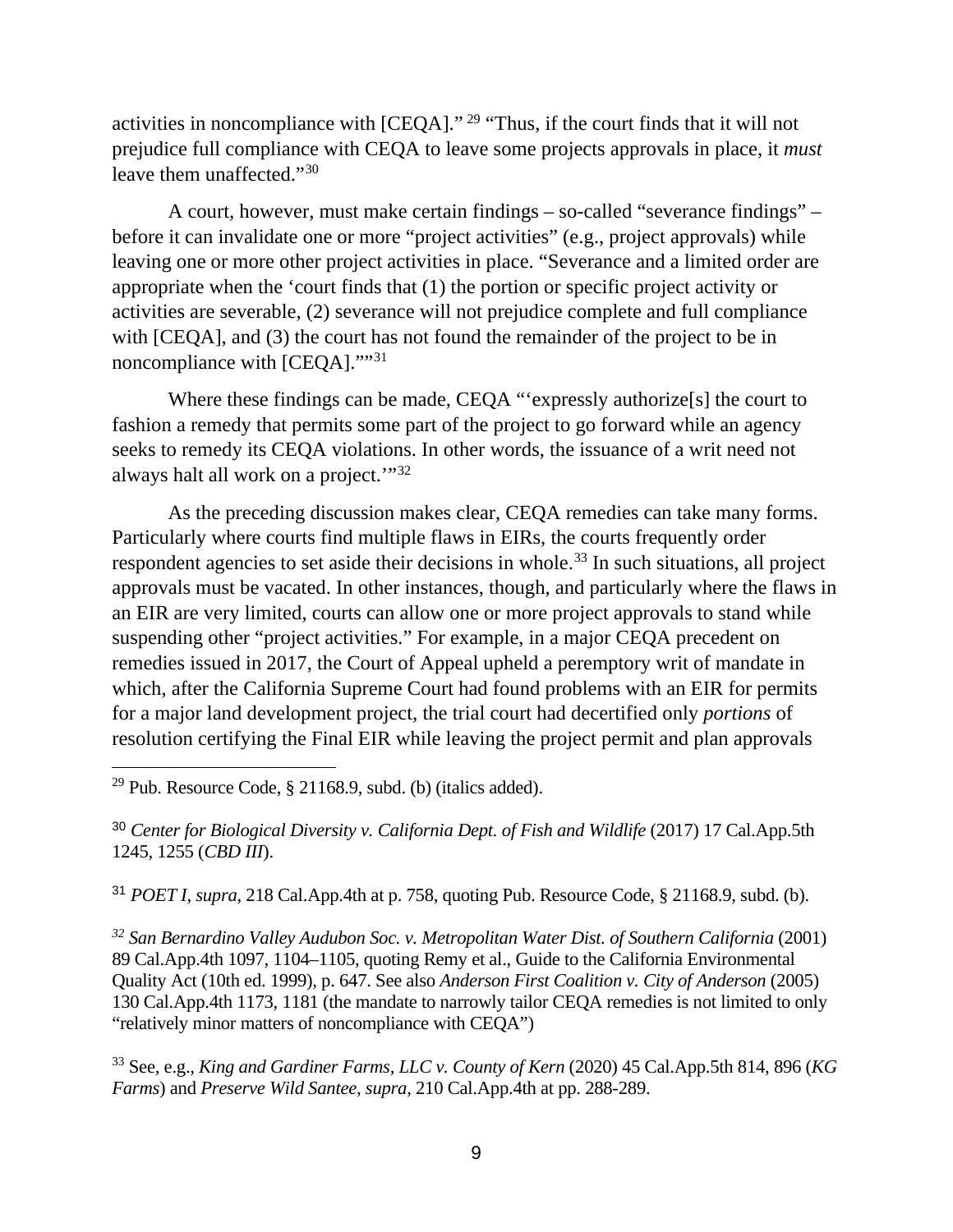intact. In that case, the appellate court upheld the trial court's writ and severance findings in part because the writ also suspended all physical activities associated with the project during the period in which the EIR was to be fixed. "By suspending all project activity that 'could result in an adverse change or alteration to the physical environment,' the entire project was effectively put on hold. The trial court thus ensured that the status quo would be preserved for the department to reanalyze the parts of the EIR found inadequate."<sup>[34](#page-14-0)</sup>

Finally, in extraordinary circumstances, a court may exercise its inherent power to preserve the status quo and leave all project approval intact despite a court's inability to make the "severance findings" normally required by CEQA.[35](#page-14-1) For example, the Court of Appeal invoked such judicial authority in choosing to leave intact the 2010 Low Carbon Fuel Standards (LCFS) regulations adopted by the California Air Resources Board (ARB) despite CEQA violations made by ARB during the process in which the regulations were adopted. The court concluded "that the environment will be given greater protection if the LCFS regulations are allowed to remain operative pending ARB's compliance with CEQA. Specifically, the emissions of greenhouse gases will be less if the LCFS regulations are allowed to remain in effect, rather than being suspended."[36](#page-14-2)

Although the discussion above addresses the CEQA remedies statute as it has existed since the Legislature made amendments in 1993, it is worth noting that the California Supreme Court, in applying the earlier version of the statute, allowed existing project approvals for a University of California at San Francisco (UCSF) medical research facility to remain intact while a respondent agency fixed its CEQA violations going forward.<sup>[37](#page-14-3)</sup> The court there concluded that " $[r]$ equiring the University to cease existing laboratory operations at the Laurel Heights facility and to move them to other sites … would seriously disrupt ongoing scientific research and perhaps cause the

<span id="page-14-0"></span> <sup>34</sup> *CBD III*, *supra*, 17 Cal.App.5th at pp. 1257-1258. See also *Golden Gate Land Holdings LLC v. East Bay Regional Park District* (2013) 215 Cal.App.4th 353, 369–370.

<span id="page-14-1"></span><sup>35</sup> *POET I*, *supra*, 218 Cal.App.4th at p. 761; see also *KG Farms*, *supra*, 45 Cal.App.5th at pp. 897- 898.

<span id="page-14-2"></span><sup>36</sup> *POET I*, *supra*, 218 Cal.App.4th at p. 763.

<span id="page-14-3"></span><sup>&</sup>lt;sup>37</sup> Laurel Heights Improvement Assn. v. Regents of University of California (1988) 47 Cal.3d 376, 423-425 (*Laurel Heights I*); see also *City of Santee v. County of San Diego* (1989) 214 Cal.App.3d 1428, 1455-1456 (jail expansion project allowed to proceed while CEQA deficiencies were remedied).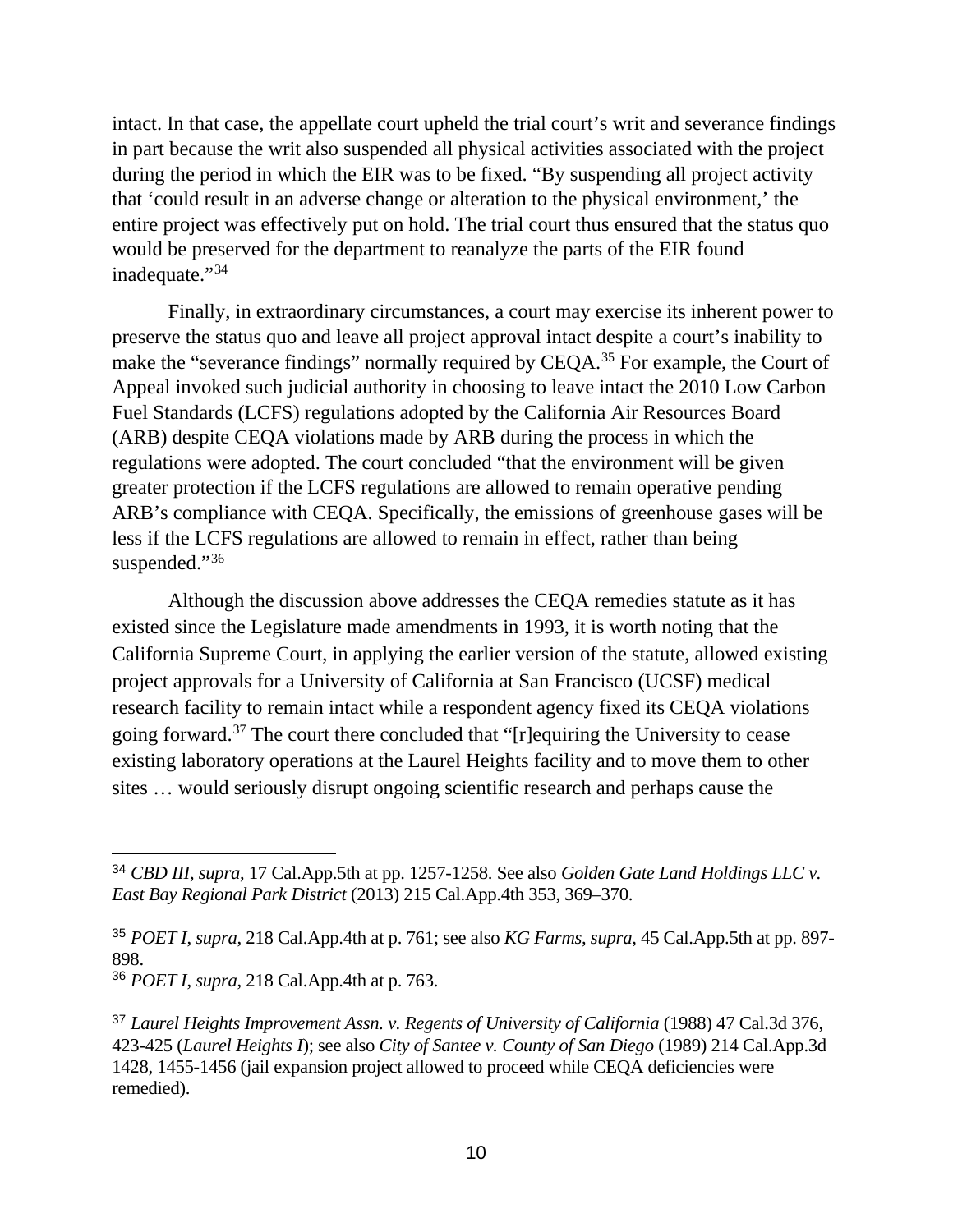University to lose important faculty members and research funds." [38](#page-15-0) The court added that "UCSF's research is designed to improve the state of medical knowledge and thus improve and even save lives. We are especially reluctant to interfere unnecessarily with such a salutary enterprise."<sup>[39](#page-15-1)</sup>

In light of all of the foregoing, it is impossible to predict the kind and extent of the remedy that might be imposed should the ultimate court reviewing the Board's FPEIR find that the document does not fully comply with CEQA. The range of possibilities includes (i) full invalidation of all of the Board's VTP- and CEQA-related approvals, (ii) invalidation of only a portion of the Board's EIR certification resolution combined with a prospective suspension of physical activities reliant on the FPEIR, and (iii) leaving the approvals in place under the court's inherent power to preserve the status quo in light of the overriding importance of vegetation management in the current era of catastrophic wildfires.

A key question for agencies considering vegetation treatment activities within the SRA treatable landscape is whether, in light of the uncertainty regarding any remedy that might ultimately be imposed in the pending litigation over the PFEIR, the agencies feel comfortable preparing a PSA or in otherwise directly relying on the FPEIR for some impact analysis while supplementing such analysis with additional site-specific analysis in a project-specific ND, MND, or EIR.

In this context, it is important to note that no reported CEQA precedent has ever held that, where a lead agency's program EIR is held to be invalid, all subsequent approvals by other agencies based on the program EIR automatically self-destruct by operation of law. Rather, the Board's outside CEQA counsel believe that PSAs would only be vulnerable to invalidation if the vegetation treatment projects based on the PSAs were subject to timely filed CEQA litigation that was still ongoing at the time the FPEIR was finally adjudged to be inadequate. Otherwise, a court would lack the jurisdiction over the PSA-preparing agency needed to impose a remedy on that agency. One basis for the view of the Board's counsel on this issue is the fact that, in general, an environmental document is presumed to be legally adequate where the CEQA statute of limitations has run without the filing of any legal challenge.<sup>[40](#page-15-2)</sup>

<span id="page-15-0"></span> <sup>38</sup> *Laurel Heights I*, *supra*, 47 Cal.3d at p. 424.

<span id="page-15-1"></span><sup>39</sup> *Ibid.*

<span id="page-15-2"></span><sup>40</sup> See Pub. Resources Code, § 21167.2 (where statutes of limitations run, EIRs are "conclusively presumed to comply with [CEQA] … for purposes of its use by responsible agencies" unless supplemental environmental review is required); *Snarled Traffic Obstructs Progress v. City &*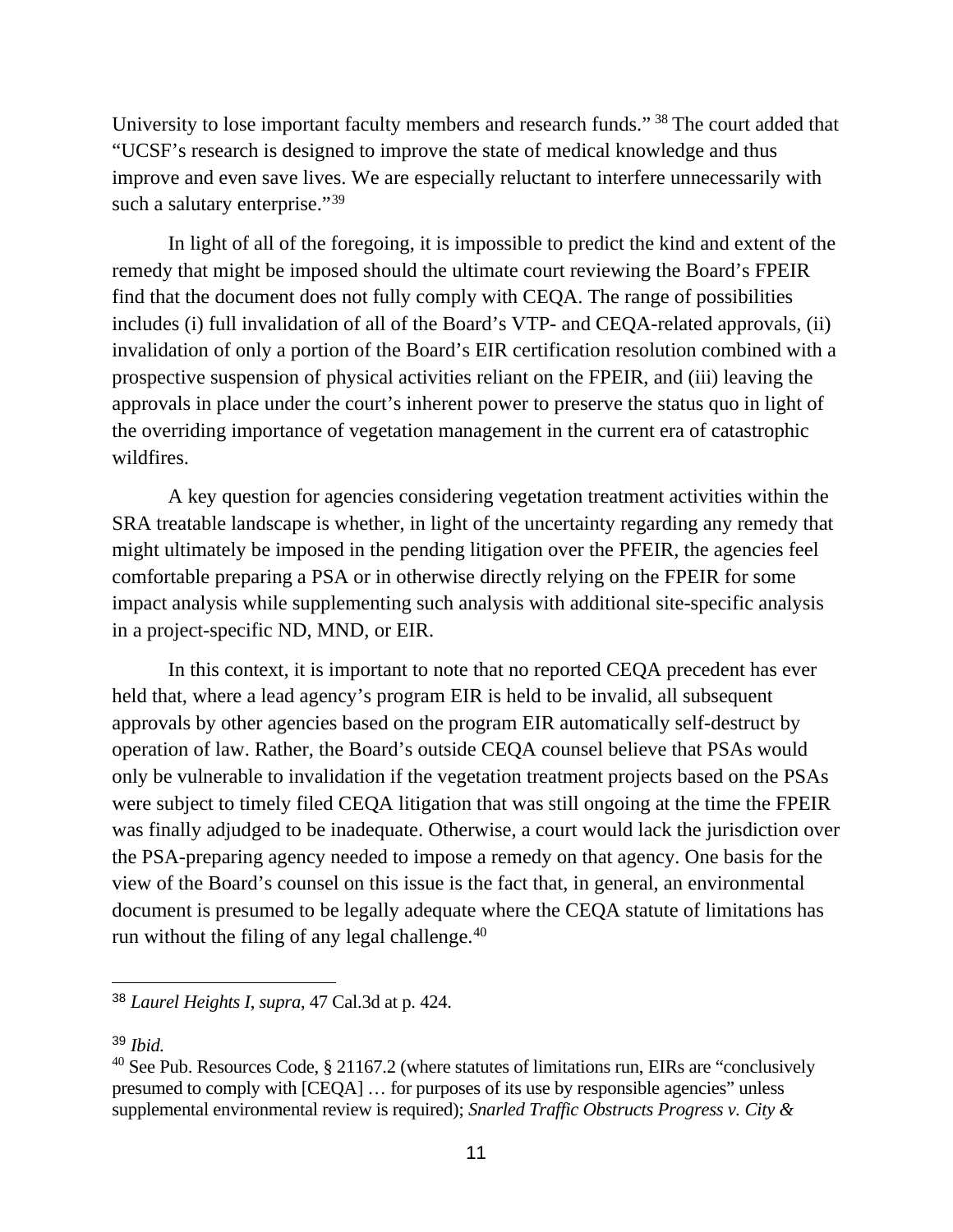The California Supreme Court has been emphatic that the passage of the CEQA statute of limitations without any challenge translates into an unimpeachable CEQA document. CEQA "is sensitive to the particular need for finality and certainty in land use planning decisions. Accordingly, the Act provides 'unusually short' limitations periods … after which persons may no longer mount legal challenges, however meritorious, to actions taken under the Act's auspices.["41](#page-16-0) CEQA thus "mandates that [an] EIR be conclusively presumed valid unless a lawsuit has been timely brought to contest the validity of the EIR. This presumption acts to preclude reopening of the CEQA process even if the initial EIR is discovered to have been fundamentally inaccurate and misleading in the description of a significant effect or the severity of its consequences. After certification, the interests of finality are favored over the policy of encouraging public comment."[42](#page-16-1) These principles suggest that, if a PSA-based approval of a vegetation treatment program is not timely challenged in court, the approval should stand, regardless of the ultimate legal fate of the FPEIR.

The leading case on point – in which reliance on a "lower tier" EIR was found to be invalid because the agency had relied on a "higher tier" EIR – involved a scenario in which the agency that had prepared the lower tier EIR was in CEQA litigation at the time the higher tier document was found to be deficient. There, the decision by the Third District Court of Appeal, in one case, to invalidate a program EIR (also called a "first tier" EIR) led the Second District Court of Appeal, in another case, to invalidate a "third tier" EIR that had substantially relied on the flawed program EIR. Importantly, the latter court addressed the extent to which the third tier EIR had actually relied on the earlier document, implying that invalidation of the third tier EIR might not have been automatic if the reliance had been minimal. $43$ 

<span id="page-16-2"></span><sup>43</sup> *Santa Clara River v. Castaic Lake Water Agency* (2002) 95 Cal.App.4th 1373, 1383-1387.

 $\overline{a}$ *County of San Francisco* (1999) 74 Cal.App.4th 793, 797 (this same presumption applies to negative declarations).

<span id="page-16-0"></span><sup>41</sup> *Stockton Citizens for Sensible Planning v. City of Stockton* (2010) 48 Cal.4th 481, 488; see also *Committee for Green Foothills v. Santa Clara County Bd. of Supervisors* (2010) 48 Cal.4th 32, 51 ("[o]bviously, the rationale of the statutory scheme is to avoid delay and achieve prompt resolution of CEQA claims") (quoting *San Franciscans for Reasonable Growth v. City and County of San Francisco* (1987) 189 Cal.App.3d 498, 504.

<span id="page-16-1"></span><sup>&</sup>lt;sup>42</sup> Laurel Heights Improvement Assn. v. Regents of University of California (1993) 36 Cal.4th 1112, 1129 (*Laurel Heights II*).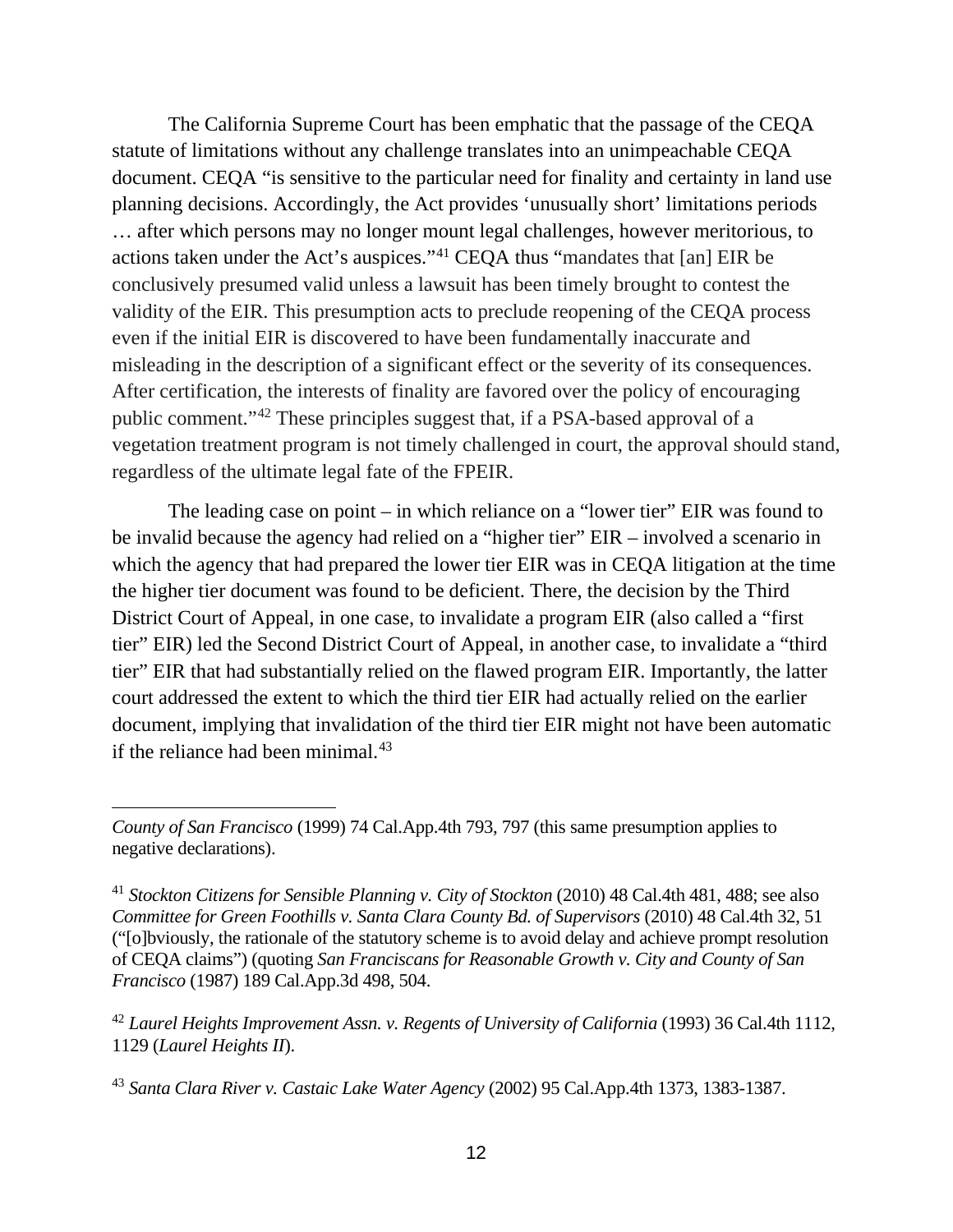In light of this precedent and the views of the Board's CEQA counsel, it seems likely that, if an agency completes a PSA, approves a vegetation project at a point in time when the FPEIR is still presumed to be legally adequate, $44$  and survives the CEQA statute of limitations without any legal challenge, the agency's project-specific approval should remain intact, even if the FPEIR is subsequently found to be deficient.

Another factor for agencies contemplating the use of the FPEIR to consider is the possibility that, after an approved vegetation treatment project is fully implemented, any legal challenge to the project may become moot. Where a CEQA petitioner chooses not to seek injunctive relief or fails in an attempt to obtain such relief, the fact that project is implemented while litigation is pending sometimes renders the legal issues in contention moot[.45](#page-17-1) Moot cases are those "'in which an actual controversy did exist, but, by the passage of time or a change in circumstances, ceased to exist.'"[46](#page-17-2) The "pivotal question in determining if a case is moot is … whether the court can grant the plaintiff any effectual relief. If events have made such relief impracticable, the controversy has become 'overripe' and is therefore moot[.]"[47](#page-17-3) The courts have sometimes found that "a project's completion" or the "substantial completion" of a project "moots requests to set aside or rescind resolutions authorizing the project."[48](#page-17-4)

<span id="page-17-3"></span><sup>47</sup> *Parkford*, *supra*, 268 Cal.Rptr.3d at p. 660], quoting *Wilson*, *supra*, 191 Cal.App.4th at p. 1574.

<span id="page-17-0"></span> $\overline{a}$ <sup>44</sup> See Evid. Code, § 664 ("[i]t is presumed that official duty has been regularly performed"). See also *Bus Riders Union v. Los Angeles County Metropolitan Transportation Agency* (2009) 179 Cal.App.4th 101, 108 ("'[a]ll presumptions of law are in favor of the good faith of public officials'") and *Gentry v. City of Murrieta* (1995) 36 Cal.App.4th 1359, 1385.

<span id="page-17-1"></span><sup>45</sup> See, e.g., *Parkford Owners for a Better Community v. County of Placer* (2020) 54 Cal.App.5th 714 [268 Cal.Rptr.3d 653, 660] (*Parkford*) (Court of Appeal dismissed appeal where trial court upheld project approvals after denying injunctive relief, thereby allowing completion of project construction).

<span id="page-17-2"></span><sup>46</sup> *Parkford*, *supra*, 268 Cal.Rptr.3d at p. 660, quoting *Wilson & Wilson v. City Council of Redwood City* (2011) 191 Cal.App.4th 1559, 1573 (*Wilson*).

<span id="page-17-4"></span><sup>48</sup> *Wilson*, *supra*, 191 Cal.App.4th at pp. 1576-1577; see also *Hixon v. County of Los Angeles* (1974) 38 Cal.App.3d 370, 378–379 (cutting down of trees for first phase of project rendered moot a request for a writ of mandate to compel preparation of an EIR for that phase); and *Roscoe v. Goodale* (1951) 105 Cal.App.2d 271, 273 (completion of improvements to sewage and water system rendered moot the petitioner's request to rescind a city council resolution under which work was carried out).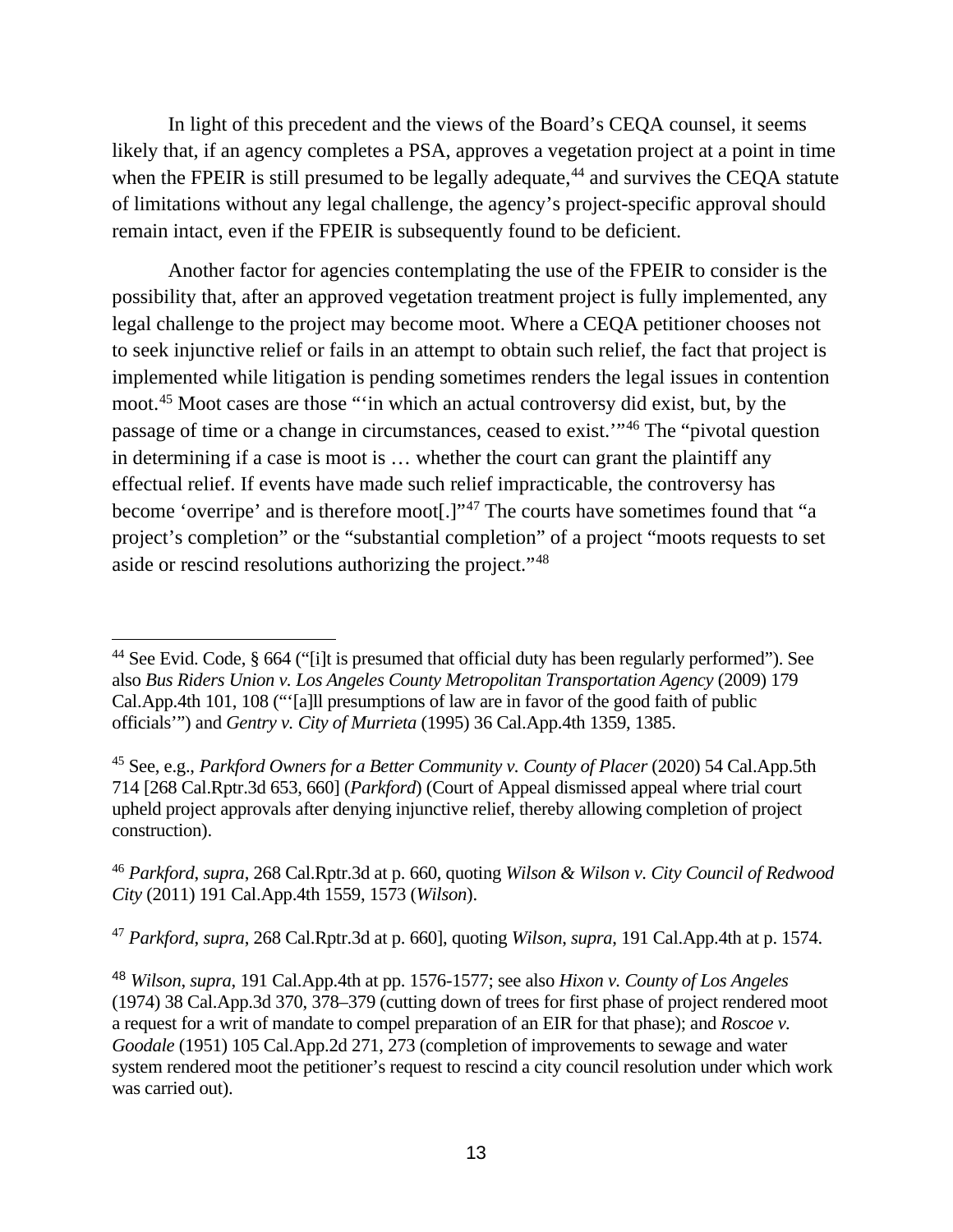In light of all of the legal and factual factors discussed above, agencies contemplating vegetation treatment projects must make up their own minds regarding whether to prepare PSAs or otherwise directly rely on the FPEIR while litigation against the FPEIR remains pending. In doing so, the Board strongly suggests that such agencies consult their own legal counsel. The Board also offers the following suggestions regarding factors to consider.

First, as noted above, the Board believes that the FPEIR is very defensible, having been prepared by expert consultants with oversight from respected CEQA counsel. Second, as also noted earlier, the FPEIR is currently presumed by law to be legally adequate, and the San Diego County Superior Court has not been asked to issue any sort of injunction or stay. (The Board, of course, would vigorously oppose any such request.) Thus, individual agency approvals granted based on PSAs relying on the FPEIR would be perfectly legal and not conditional, though the approving agencies would proceed at their own risk. Third, if the FPEIR litigation is finally resolved only after a decision from the Fourth District Court of Appeal or from the California Supreme Court, a final adjudication on the adequacy of the FPEIR might not occur until the year 2022, 2023, or even later.[49](#page-18-0) Agencies preparing PSAs in 2020 or 2021 might complete their vegetation treatment projects before there is a final decision on the FPEIR. Fourth, if the last court to consider the FPEIR were to find it to be inadequate, the court's remedy could be either broad or comparatively narrow, depending on the nature and extent of any flaws the court might find. A narrow remedy might not implicate every approval based on a PSA. Fifth, some vegetation treatment projects are more controversial than others. Proposals with widespread community support are less likely to end up in court than proposals strongly opposed by vocal and active stakeholders within communities. Sixth and finally, communities facing the serious risk of catastrophic wildfires due to massive fuel loads in surrounding forests or other fuel-rich habitats could save substantial amounts of time by preparing PSAs in lieu of individual CEQA documents subject to mandatory public review requirements.

<span id="page-18-0"></span><sup>49</sup> In one recent high-profile CEQA case, *Sierra Club v. County of Fresno* (2018) 6 Cal.5th 502, the California Supreme Court took more four years after accepting the case before issuing its decision. In December 2018, the high court found fault with a decision of the Fresno County Board of Supervisors that was made in February 2011 and first challenged in the Fresno County Superior Court in March 2011.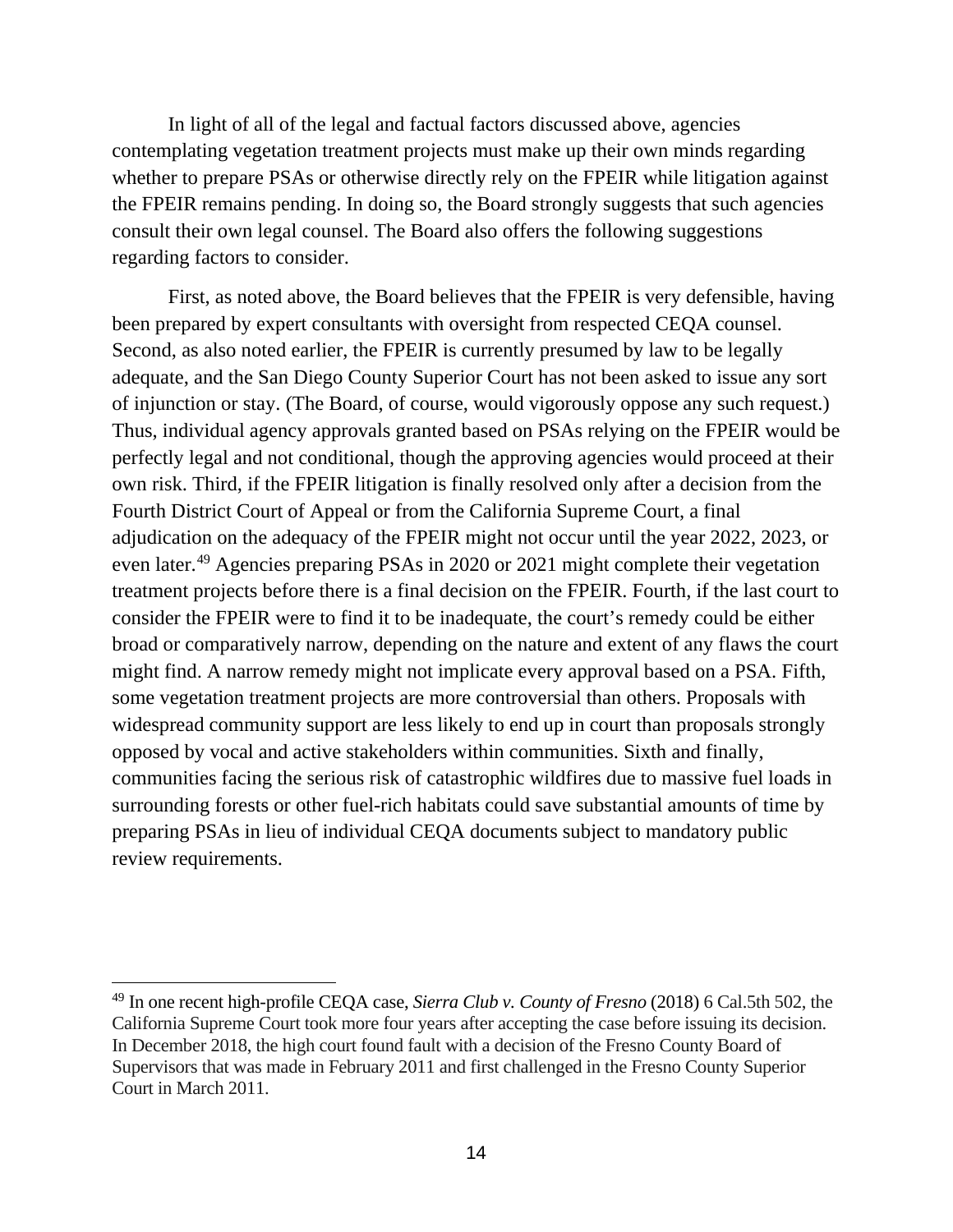*Question # 7: Does the pending litigation over the FPEIR create legal risks for agencies that, instead of choosing to prepare a PSA or to directly rely on the FPEIR for some impact analyses in their project-specific NDs, MNDs, or EIRs, choose instead rely on the FPEIR only to the extent of incorporating by reference some of the information in the FPEIR?*

*Question # 8*: *If the FPEIR were to be finally adjudged to be legally inadequate, would the fact that a stand-alone ND, MND, or EIR for a treatment project incorporated FPEIR material make the stand-alone document invalid as well?*

*Answers to Questions #7 and 8*: The CEQA Guidelines authorize agencies, in preparing environmental documents, to use "incorporation by reference" as a means of reducing the size of those documents, though special rules must be followed. "An EIR or Negative Declaration may incorporate by reference all or portions of another document which is a matter of public record or is generally available to the public. Where all or part of another document is incorporated by reference, the incorporated language shall be considered to be set forth in full as part of the text of the EIR or Negative Declaration.<sup>[50](#page-19-0)</sup>

"Incorporation by reference is most appropriate for including long, descriptive, or technical materials that provide general background but do not contribute directly to the analysis at hand."[51](#page-19-1) Examples of material that may properly be incorporated by reference include the following: (1) a description of a proposed project's environmental setting from another EIR; (2) an air pollution control agency's description of air pollution problems concerning a process involved in the project; and (3) a description of the city or county general plan applicable to the project's location.<sup>[52](#page-19-2)</sup>

All documents whose contents are incorporated by reference shall be made available for public inspection at a public place or public building. At a minimum, such documents must be available at the lead agency's office in the county in which the proposed project would be carried out, or, if no such location exists, in one or more public buildings such as county offices or public libraries. The incorporating EIR or negative declaration shall state where such inspection can be undertaken.<sup>[53](#page-19-3)</sup>

<span id="page-19-0"></span><sup>50</sup> CEQA Guidelines, § 15150, subd. (a).

<span id="page-19-1"></span><sup>51</sup> *Id*., subd. (f).

<span id="page-19-2"></span><sup>52</sup> *Id*., subd. (e).

<span id="page-19-3"></span><sup>53</sup> *Id*., subd. (b). See also *Fort Mojave Indian Tribe v. Department of Health Services* (1995) 38 Cal.App.4th 1574, 1601-1602 (incorporated documents need not be circulated with an EIR, as long as they are available for public inspection).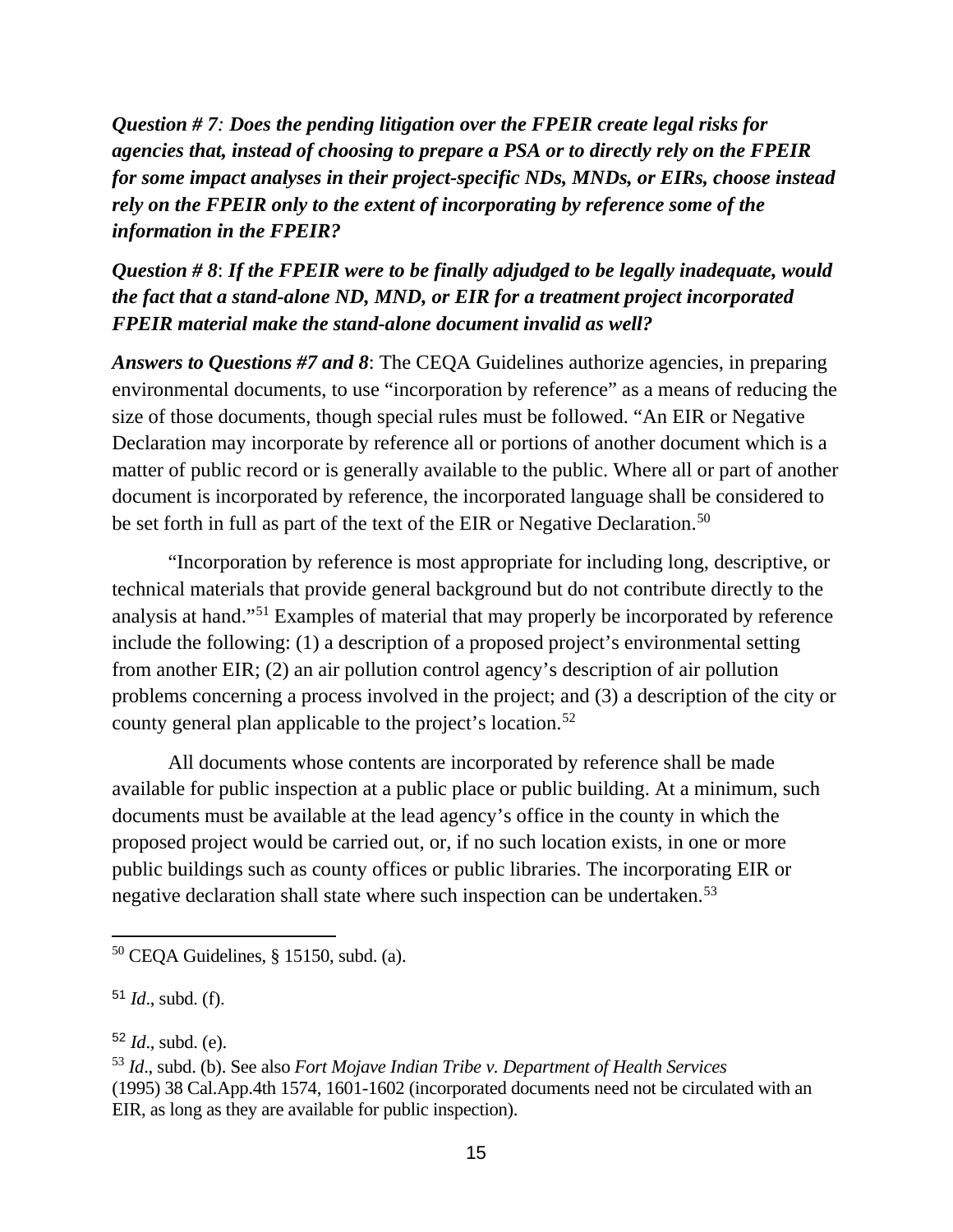The incorporating EIR, ND, or MND must describe its relationship with the incorporated portion of the referenced documents. Where possible, the incorporating document must briefly summarize the incorporated materials. Where no such summary is possible, the relevant data or information must at least be briefly described.[54](#page-20-0) Where the referenced document has previously been reviewed through the state review system, the summary or description must include the document's state identification number.<sup>55</sup>

As these principles and rules make clear, agencies contemplating vegetation treatment projects have the option of incorporating information from the FPEIR by reference. Indeed, the FPEIR could be a very useful background document for such agencies. As noted above, however, such a use of the FPEIR would be "most appropriate for … long, descriptive, or technical materials that provide general background but do not contribute directly to the analysis at hand." The FPEIR includes a huge amount of such potentially useful information. Any agency choosing to incorporate such information should be sure to follow the rules set forth above, such as making the FPEIR available for inspection, noting its state identification number, and explaining the incorporated material in a way that adequately summarizes the information for the reader.

<span id="page-20-0"></span><sup>54</sup> CEQA Guidelines, § 15150, subd. (d). See also *Vineyard Area Citizens for Responsible Growth, Inc. v. City of Rancho Cordova* (2007) 40 Cal.4th 412, 443 (when an EIR incorporates an EIR performed for an earlier project, "it must give the reader a … road map to the information it intends to convey"); *Emmington v. Solano County Redevelopment Agency* (1987) 195 Cal.App.3d 491, 501–503 (when relying on existing environmental documentation, at a very minimum, the lead agency should compile "all the relevant environmental data into a single format report, [to] facilitate both public input and the decisionmaking process[]"); *Del Mar Terrace Conservancy, Inc. v. City Council of the City of San Diego* (1992) 10 Cal.App.4th 712, 742 (court upholds EIR in which certain documents were "referenced in the record, but their full text was not included therein"; court noted that the petitioner failed "to show that the references to this omitted text did not accurately depict the substance of the omitted material"); *Friends of the Eel River v. Sonoma County Water Agency* (2003) 108 Cal.App.4th 859, 877 (court upholds the growth-inducing impact analysis in an EIR for a water agency's proposed water diversion; the EIR had incorporated by reference the discussions of growth-related impacts from other EIRs prepared for the city and county general plans in the water agency's service area); *Sierra Club v. City of Orange* (2008) 163 Cal.App.4th 523, 539–540 (in response to petitioner's claim that an EIR contained just "one, vague and conclusory sentence" on a particular topic, court notes that more detailed information had been incorporated by reference).

<span id="page-20-1"></span><sup>55</sup> CEQA Guidelines, § 15150, subd. (d).